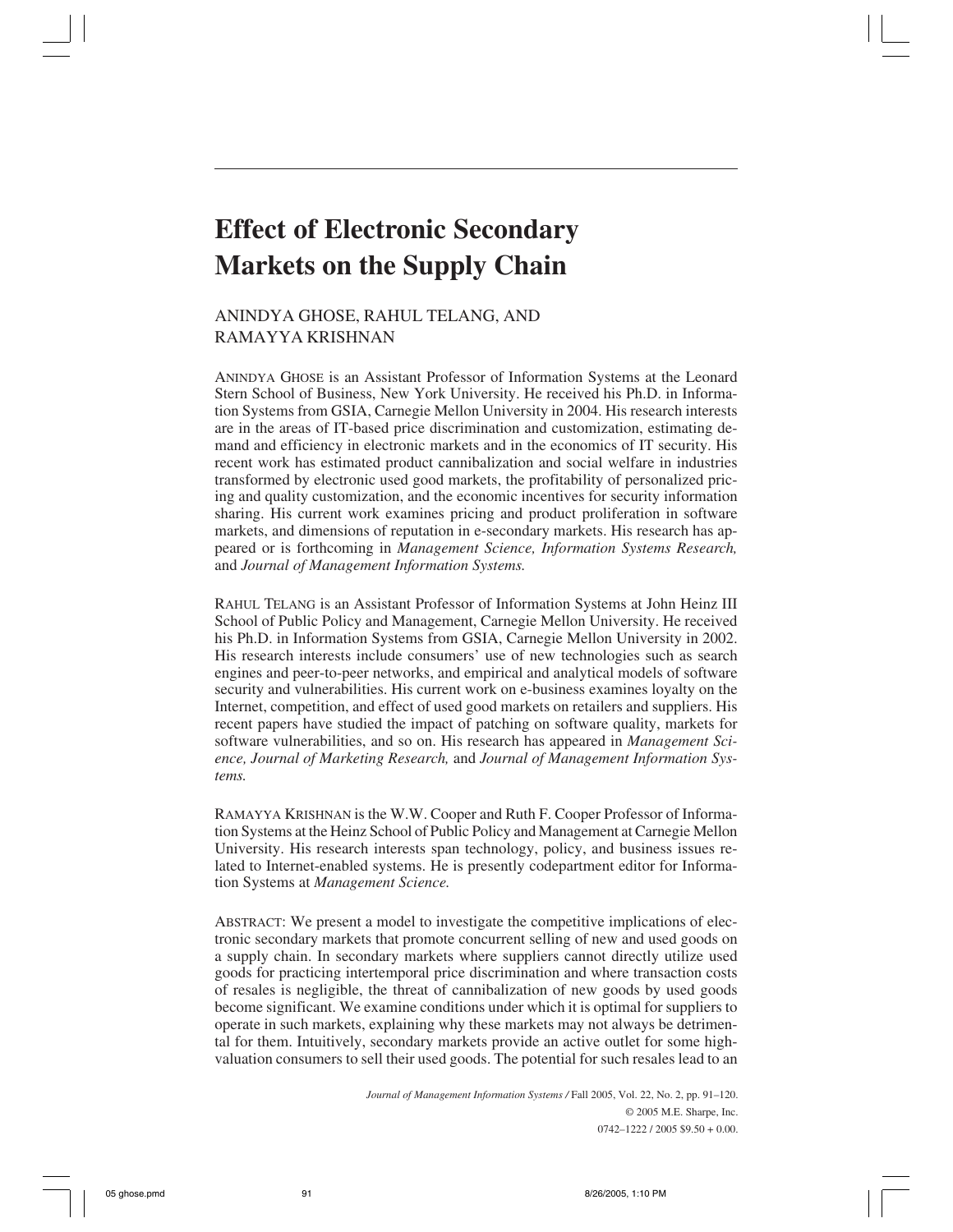increase in consumers' valuation for a new good, leading them to buy an additional new good. Given sufficient heterogeneity in consumer's affinity across multiple suppliers' products, the "market expansion effect" accruing from consumers' cross-product purchase affinity can mitigate the losses incurred by suppliers from the direct "cannibalization effect." We also highlight the strategic role that used goods commission set by the retailer plays in determining profits for suppliers. We conclude the paper by empirically testing some implications of our model using a unique data set from the online book industry, which has a flourishing secondary market.

KEY WORDS AND PHRASES: electronic markets, information goods, market segmentation, quality degradation, supply chain, used goods.

INFORMATION TECHNOLOGY (IT) REDUCES the search and transaction costs for buyers and sellers to locate and trade products, and can thereby facilitate the creation of technology-mediated electronic exchanges. These Internet-based exchanges allow sellers to easily reach a worldwide market and allow buyers to easily locate items that frequently would be unavailable in traditional physical stores. Consumer-to-consumer exchanges represent one prominent area where the low search and transactions costs in IT-enabled markets have enabled product exchanges that would not have been viable in a comparable bricks-and-mortar environment. The recent establishment of electronic exchanges by some retailers to sell used goods has resulted in a contentious debate about their potential affect on suppliers. For instance, publishers claim that e-tailing giant Amazon.com's high-profile dissemination of used books eats into their often limited royalties and shortens the duration they have to generate new book sales. This has prompted fears that publishers will be forced to raise the prices of new books, in order to extract as high a price as they can, during the onetime sale of a book.

Amazon has argued that its electronic secondary markets actually spur new good sales. Complicating this argument is the fact that Amazon earns about the same from selling a new book as the commission it generates from the sale of a used book on its marketplace [24]. Thus the incentives of the retailers and the publishers are not aligned. In fact, revenue from the commissions generated from secondhand goods (such as books, CDs, DVDs, and packaged software products) are proving to be a moneyspinner for Amazon, and it is expanding its policy of paying commissions to its affiliates to include the sale of used goods.

A salient feature of these information goods is that, once bought, many consumers derive a limited utility from keeping them and are willing to resell them if the transaction costs are negligible. Prior research has shown that IT-enabled electronic markets reduce transaction costs and search costs [3]. For buyers and sellers alike, electronic networks such as the Internet reduce the transaction cost of finding each other without regard to geographical constraints. In addition, buyers incur low search costs when they compare prices and the quality attributes of new and used goods. Since quality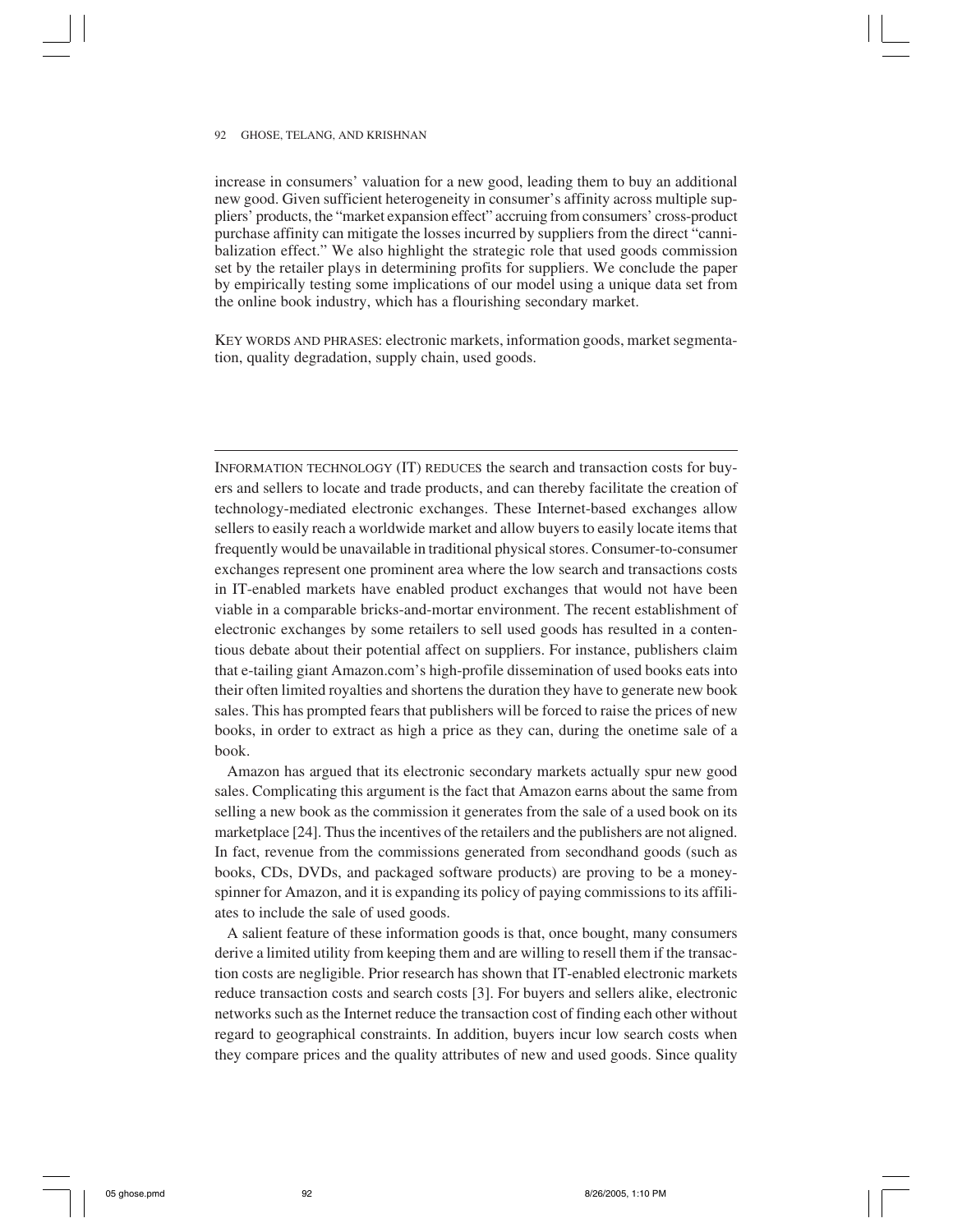#### EFFECT OF ELECTRONIC SECONDARY MARKETS ON THE SUPPLY CHAIN 93



*Figure 1.* Amazon's Secondary Market with Different Price–Quality Offerings for a Book

depreciation in such goods is usually minimal, consumers find it increasingly profitable or less costly to buy them. Basically, lower prices and tangible quality attributes make them perfectly suitable for trading on such electronic secondary markets.

The nature of durable good markets has long been the subject of active research in economics and marketing. However, the digital economy is changing the nature of interactions in these markets [11]. For example, we observe the concurrent selling of new and used goods with offers of both types of goods being retrieved in response to a user query as shown in Figure 1. In this setting, there is a strong possibility that used goods can cannibalize the sales of new goods.

## Literature Review

THE DIFFICULTY OF MAINTAINING THE MONOPOLY POWER on durable goods is due in part to the problem of time-inconsistency, first pointed out by Coase [8], who conjectured that if a firm were to exploit its residual demand in future periods, then rational consumers would anticipate this behavior and price would fall to the competitive level rapidly.<sup>1</sup> The interrelationship between the markets for new and used goods was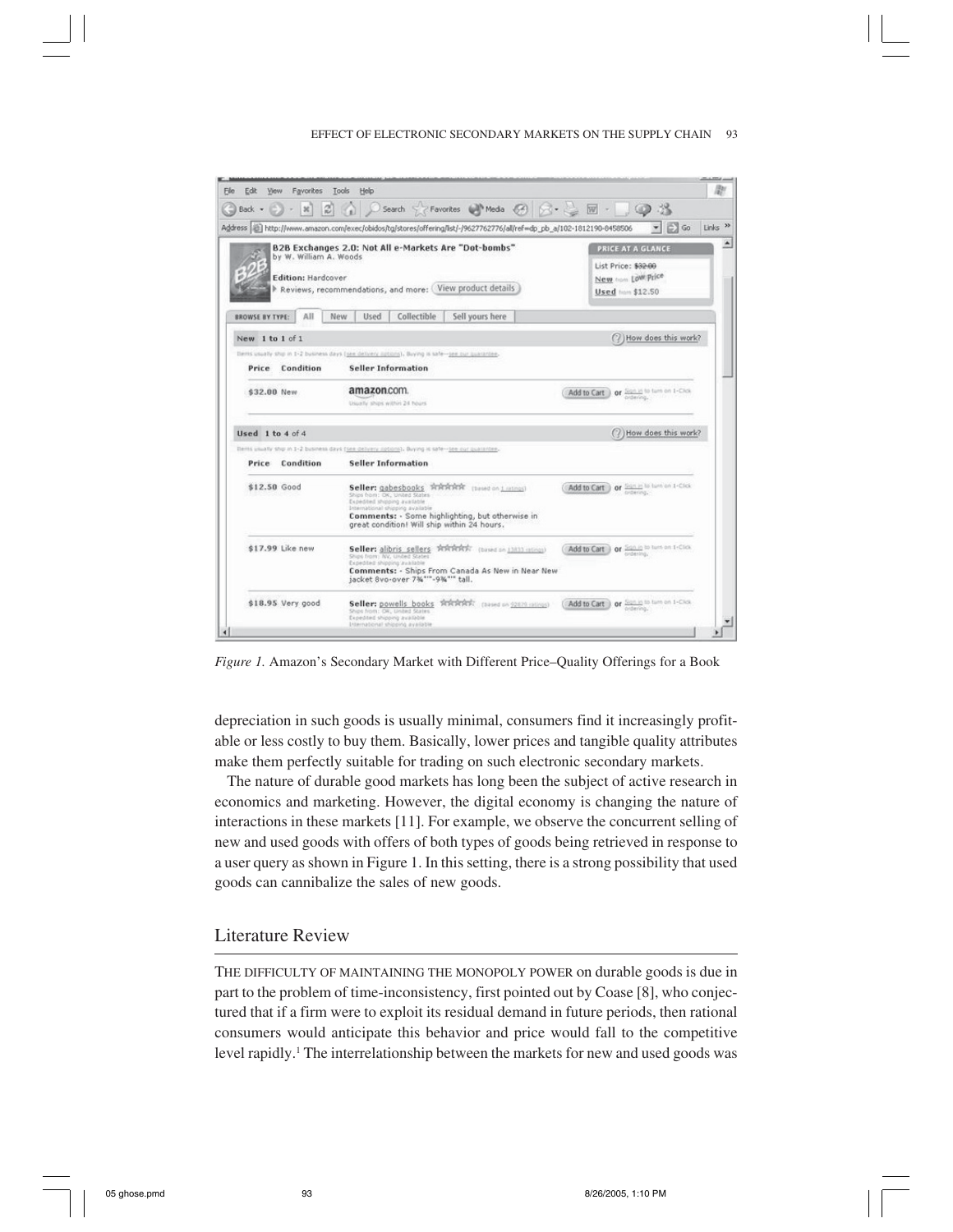first pointed out by Benjamin and Kormendi [4]. They argued that a monopolist can maintain market power, despite an inability to commit to future production, by restricting the used market.<sup>2</sup> Using the textbook market as an example, Miller [16] suggests that the opening of secondary markets will force publishers to increase new good prices in order to extract the maximum possible profit from the onetime sale of a new good. Liebowitz [15] delineates conditions under which a monopolist will produce goods with a lower durability than under competition. Further research in this area has formalized Coase's conjecture (e.g., Bulow [6], who shows that a monopolist can avoid the commitment problem by leasing as opposed to selling) and pointed out conditions under which it does not hold. For example, Bond and Samuelson [5] show that depreciation reduces the monopolist's incentive to cut price. Kahn [14] shows a similar result by assuming an upward-sloping marginal cost schedule instead of constant marginal costs. Rust [19] solves for consumer behavior and prices for used goods in a durable goods market, with stochastic depreciation. The main argument of these earlier papers [16] is that the secondhand markets need not hurt the manufacturer because they will anticipate the resale value of their product and thereby increase the new good price accordingly.

But a more recent stream of literature [1, 13, 22] has argued that the secondary market also creates a substitution effect that the models above ignore. The substitution effect accrues from the fact that new goods face competition from used goods. Accordingly, some new good consumers will shift to the used good market because of such a substitution effect. Thus the prior literature highlights two countervailing effects of secondary markets. On one hand, used versions of the durable are viewed as substitutes for the newly produced durable good. On the other hand, the price of a durable good is the present discounted value of the benefits stream associated with that good such as a resale. Hence, the optimal extent of any type of interference is conditioned by the relative magnitude of these two effects. An important aspect of the theoretical models in prior literature is that they have explicitly accounted for transaction costs incurred in resales, given that these costs are significant in the physical world. Anderson and Ginsburgh [1] show the monopolist could benefit from imposing a variable transaction fee on buyers of used goods. Waldman [22] and Hendel and Lizzeri [13] show that firms use the lease-only policy of reducing the availability of used goods. Aron and Sundararajan [2] highlight how installed base affects a firm's incentive to have a secondary market. Porter and Sattler [17] introduce a transaction cost for sellers of secondhand goods and show that the volume of trade increases with imperfect substitutability. For a complete survey of the literature on durable goods, see Waldman [23].

Empirical work on used good markets includes a stream of literature looking at adverse selection in used good markets [10]. Genesove [10] finds only modest evidence of adverse selection in dealer auction markets for used cars. Ghose et al. [12] empirically estimate the net loss to publishers due to the cannibalization effect of secondary electronic markets on new book sales. One major contribution of this paper is to propose an alternate rationale as to how secondary markets can mitigate such losses that accrue to suppliers of information goods such as book publishers, record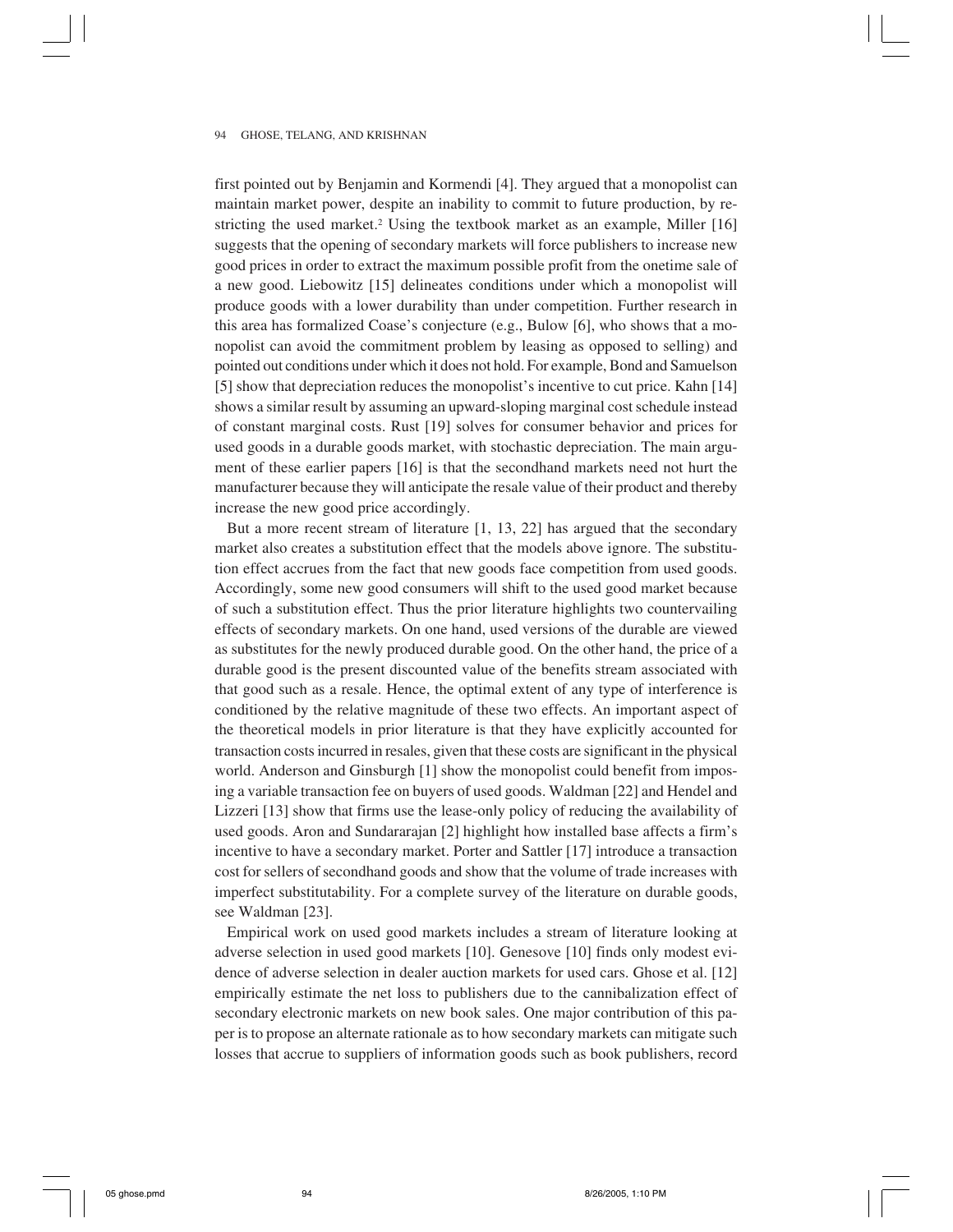labels, and movie studios. Although the sale of used goods is allowed under copyright law, the piracy literature provides many interesting parallels to our work. Piracy may also increase legitimate demand by enabling the producer to credibly commit to not reduce its price in the future [21]. One key difference between pirated and used information goods is the nature of the good itself. Whereas most pirated goods are digital in nature, information goods traded on secondary markets are generally tangible. We also explore the role of used good commissions and discuss associated managerial insights. Specifically, we examine the following: (1) Does the sale of used goods ever benefit suppliers when they cannot accrue any direct profits from secondary market sales? (2) What is the effect of used goods on new good prices and profits? (3) What strategic implications does the used good commission set by the retailer have for suppliers?

## Key Results

PREVIOUS RESEARCH HAS SUBSTANTIALLY ADVANCED our understanding of how durable goods markets function. In contrast to products such as automobiles, we consider information goods, such as books, CDs, DVDs, or software products, where transaction frequency is much higher because transaction and search costs are virtually absent in IT-enabled electronic secondary markets. The success of electronic secondary markets for these types of durable goods, such as those hosted by Amazon or eBay, motivates the need to go beyond existing models. Our model simultaneously accommodates commonly observed phenomena, such as active secondary markets, heterogeneity in consumer preferences, endogenous demand functions, quality depreciation, and the degree of product substitutability between competing goods. Before discussing our model, we highlight three features that distinguish our work from prior research and lead to our main contributions.

First, in our model, we consider two different types of a similar good, each being sold by two different suppliers via one common retailer. There exists an underlying heterogeneity in consumers' purchasing affinity for both goods. Hence the presence of secondary markets not only expands the demand for a specific type of good but also opens up the possibility of some consumers purchasing a second good of another type. The "duopolistic" nature of the market motivates suppliers to compete even more strongly on prices.<sup>3</sup> Further, the presence of a secondary market allows some consumers to replace their used goods of one type with new goods of the other type. We show that the existence of the secondary market leads to an increase in their valuation for the new good, which in turn can lead to higher supplier profits.

Second, in our model, suppliers do not accrue any direct gains from used good sales and hence they cannot directly use secondhand goods for practicing intertemporal price discrimination. The retailer that acts as an intermediary in our model sets the used good commission and captures all direct secondary market benefits. Consequently, its interests are not aligned with those of the supplier. In such a scenario, the used good commission plays a strategic role by determining the precise change in consumers' implicit disposable income from a resale. From a managerial perspec-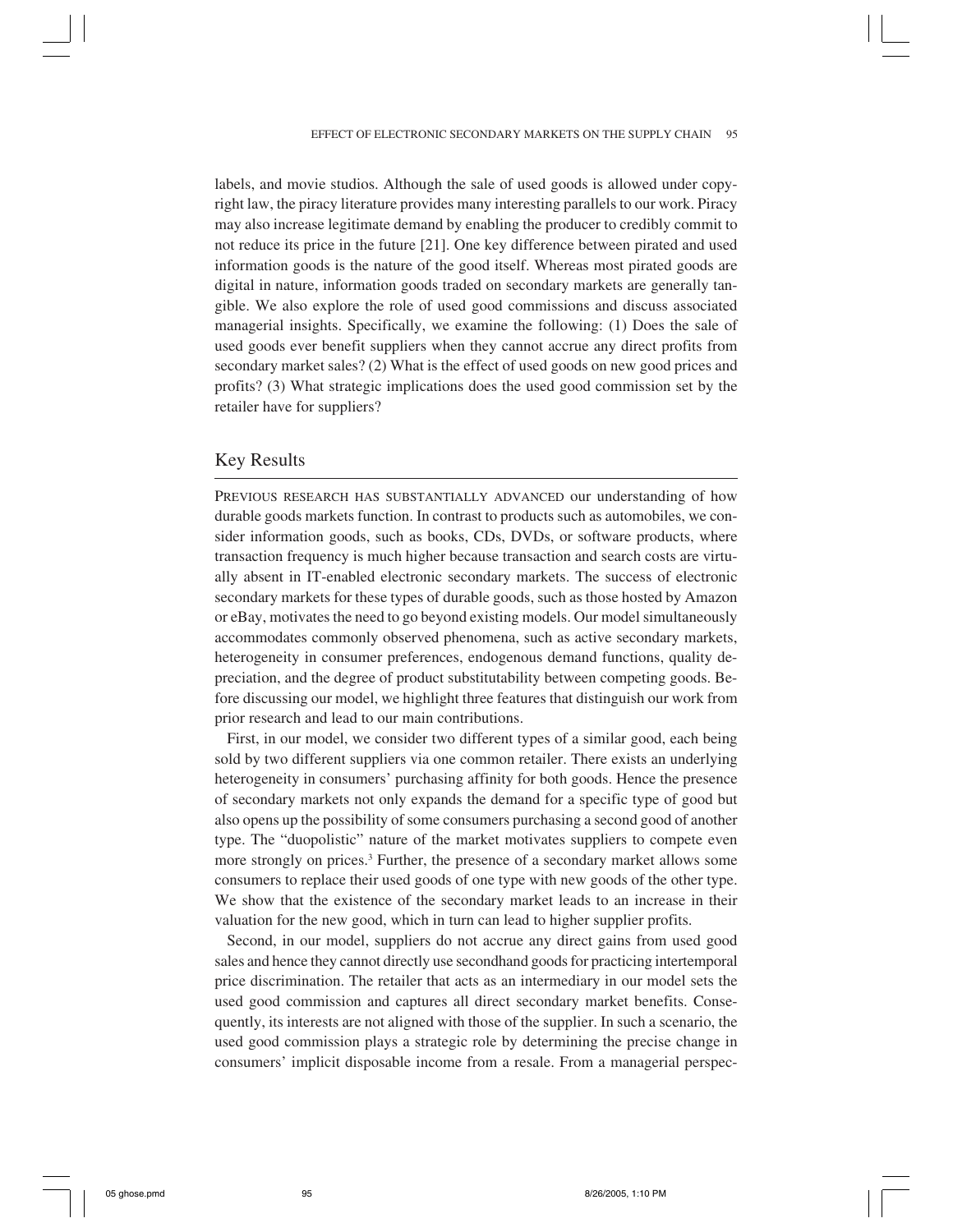tive, we show that despite the threat of cannibalization of new goods by used goods, a retailer has a strong incentive to establish a secondary market. While this is always detrimental for suppliers in a monopoly, a duopolistic secondary market leaves them better off, for a wide range of parameters. Further, we show that although increasing the used good commission affects suppliers favorably in a monopoly, it affects them adversely in a competitive scenario.

Third, some consumers derive a positive utility from holding the used good. This feature, along with the duopolistic market structure where a supplier wants to sell its goods in competitor's market, enables suppliers to decrease their prices in the presence of a secondary market. This is in contrast to the conventional perspective that new good prices tend to increase in the presence of a used good market. Further, we point out that irrespective of the nature of the market (monopolistic or duopolistic), an increase in the new good price leads to an increase in the used good price. Using data from Amazon, we provide empirical evidence that corroborates these results.

## Model

## Firms

THE MODEL CONSISTS OF TWO SUPPLIERS,  $S_A$  and  $S_B$ , selling goods A and B, respectively, through one common retailer, to a unit mass of consumers, each in two different markets. Suppliers are assumed not to have any capacity limits. In our model, one can think of the two suppliers as two publishers or two record labels selling two different books or CDs, respectively. The product *i*,  $(i \in A, B)$  that is sold by each supplier is a durable that provides two periods of service. Thus a new good provides service for two periods, irrespective of the period in which it is bought. A good is new when it is sold in period 1 and the same good is classified as used in period 2. In the first period, only new goods are available. In the second period, the retailer opens a used good market where consumers can buy and sell used goods with minimal transaction costs. The retailer sells both the goods, A and B, supplied by each of the respective suppliers. Whenever the consumer sells a used good (irrespective of whether it is type A or B), the retailer gets a commission  $k_U$  (where  $0 < k_U < 1$ ) per used good sold, whereas the rest  $(1 - k_U)$  is the gain to the consumer. Similarly it gets  $k_N$  (where  $0 < k_N < 1$ ) per new good sold, with the rest  $(1 - k_N)$  going to the supplier. We also assume that the marginal cost of production of each good is zero for the suppliers. This is true for a variety of information goods such as books, CDs, DVDs, videos, journals, shrink-wrapped software, and so on.

## Consumers

Consumers are heterogeneous in their valuations of the good. Let  $\theta$  be a consumer's marginal valuation for the quality of a good, where  $\theta \in [0, 1]$ . For any given quality, a consumer with a higher  $\theta$  is willing to pay more for the product than one with a lower  $\theta$ .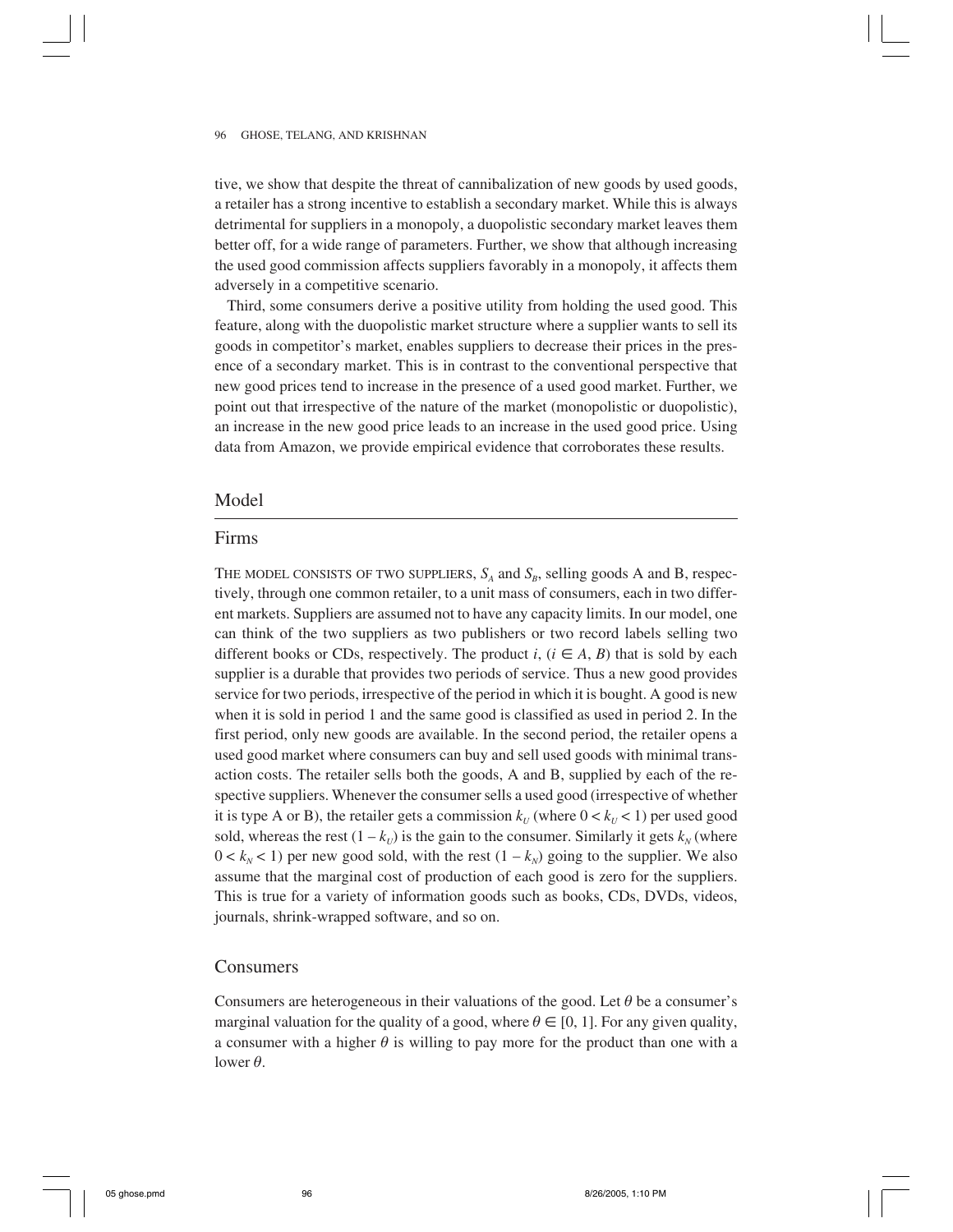Buying a used good entails a cost of some degree of quality degradation. Let 1 denote the quality of the new good and *q* denote the quality of the used good in period 2, where  $0 < q < 1$ . Thus q can be interpreted as the degree of intertemporal quality degradation of the new good over two periods. If a consumer purchases a product of quality *q* at price *p*, his or her utility is  $U(\theta) = \theta q - p$ . That is, the increase in utility with quality is higher for consumers with higher valuations.

In our model, there are two types of consumers. Type A consumers have  $\theta$  valuation for good A and  $\alpha\theta$  valuation for good B where  $\alpha \in [0, 1]$ . Similarly, type B consumers have  $\theta$  valuation for good B and  $\alpha\theta$  valuation for good A. The parameter  $\alpha$  is the degree of consumers' affinity for the other product such that the higher the value of  $\alpha$ , the more intense is the competition between the two suppliers for inducing the consumers to buy their goods. When  $\alpha = 0$ , consumers strictly prefer the specific good  $i \in (A, B)$  according to their respective types. However,  $\alpha > 0$  implies consumers have an incentive to buy both goods. In this paper, we refer to  $\alpha$  as the cross-product purchase affinity parameter.

Having bought a new good in period 1, consumers can either hold onto the good or sell it as a used good in the market in the second period. Intuitively, we would expect that for the same  $\theta$ , a consumer holding the good will derive less utility than a used good buyer. Therefore, we assume that while the buyer of a used good derives a utility of  $\theta q$ , the holder of the used good derives a utility of  $\theta h$ , where  $h < q$ . To motivate this discussion, consider a good such as a DVD or a fiction novel. Once a consumer has seen the movie or read the novel, his or her utility from the product content will decline. As such, he or she will derive a lower utility from holding the good. Conversely, a buyer of the same used DVD or novel can derive a much higher utility from the content of the good. Hence, depending on the prices of both goods and consumers' relative preference for each good  $(\alpha)$ , they may choose to buy one or both the goods. The game is modeled as a multistage process across two periods. We consider a subgame-perfect equilibrium of this game using backward induction.

## No Electronic Secondary Market

WE BEGIN WITH THE BENCHMARK CASE when there is no market for used goods. This allows us to do comparative statics when an active used good market exists. We consider two separate cases:

- 1. Case 1: "Monopoly Without Used Goods Case." In this case, consumers purchase, at most, one good from either supplier, according to their type *i*,  $i \in$ (*A*, *B*).
- 2. Case 2: "Duopoly Without Used Goods Case." In this case, some consumers are interested in purchasing both goods, one from each supplier  $i, i \in (A, B)$ .

Throughout the rest of the paper, we refer to these scenarios as the "no used good case" for both monopolistic and duopolistic markets. We solve for the equilibrium price in both cases. We will then perform a similar analysis in the presence of a used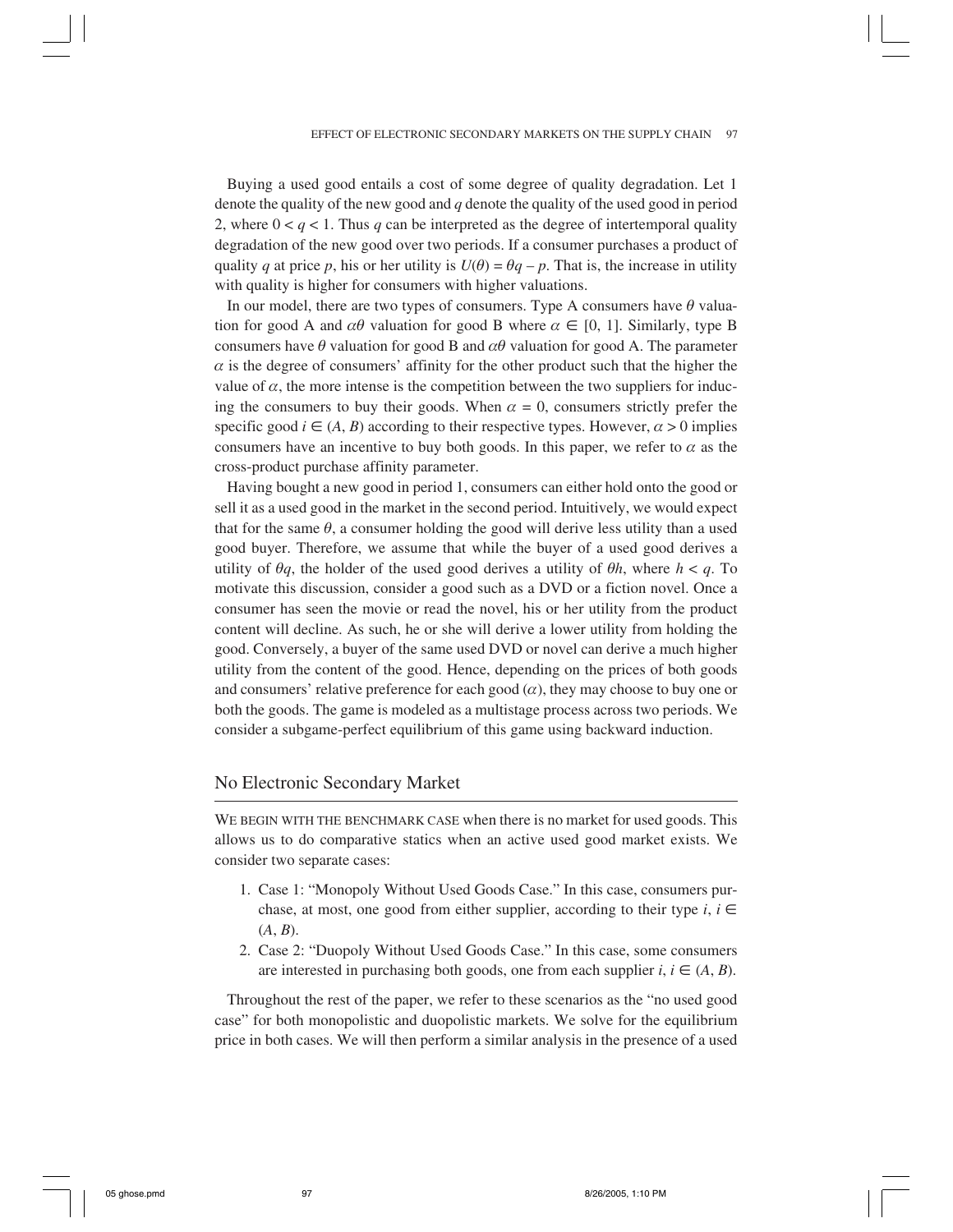good market and do some comparative statics. These comparisons enable us to highlight the effect of a secondary market on suppliers and the retailer.

## Case 1: Monopoly Without Used Goods

Since there is no secondary market, consumers can only do the following: buy the new good (*N*) in the first period and hold it (*H*) in the second period. In the second period, for a consumer of type  $\theta$ , the utility derived from holding it is simply  $\theta h$ . We denote the price of a new good in this scenario as  $P<sup>N</sup>_{mn}$ , where the superscript *N* denotes that it is the price of a new good and the subscript *mn* denotes that it is the "monopoly without used goods case." A consumer of type  $\theta$  in each market will buy a good as long as  $\theta(1 + h) - P_{mn}^N \ge 0 \Leftrightarrow \theta' = P_{mn}^N/1 + h$ , where  $\theta'$  is the consumer indifferent to buying a good and not buying at all. Here, *PN mn* can be interpreted as the monopoly price that  $S_A(S_B)$  offers to all consumers.<sup>4</sup> At this price, the demand for a new good (both A and B) is  $D_n(P^N)_{mn}$ ,  $h$ ) = 1 –  $P^N$ <sub>mn</sub> $/1 + h$ . The profit for each supplier is  $\Pi_{mn}^N(S) = (1 - (P_{mn}^N/1 + h))(1 - k_N)P_{mn}^N$  from which the optimal price  $P_{mn}^* = ((1 +$ *h*)/2) is obtained. Each supplier makes a profit of

$$
\Pi_m^N(S) = \frac{(1+h)}{4} (1 - k_N),\tag{1}
$$

whereas the total profit of the retailer from both the markets is

$$
\Pi_{m}^{N}(R) = \frac{(1+h)k_{N}}{2}.
$$

Note that the implicit assumption here is that consumers have a disposable income *I* equal to at least the price of one new good—that is  $((1 + h)k<sub>N</sub>)/4$ —to be able to purchase the good.

*Lemma 1 (Monopoly Prices Without Used Goods): For all α* ∈ (0, 0.61), both suppliers offer the monopoly price ( $P_{mn}^N$ ,  $P_{mn}^N$ ) and consumers buy, at most, one *good of their type.*

For  $\alpha \geq 0.61$ , each supplier poaches into its rival's market and a stiff price competition ensues.<sup>5</sup> Hence, to focus on the implications of a secondary market on suppliers and the retailer, we will consider the case of  $\alpha \leq 0.61$  in the subsequent discussion for the monopolistic market. It is also worth noting that if consumers did not derive any utility from holding the good, then the optimal price  $P^N_{mn}$  suppliers could have charged would have been equal to 1/2. The increased utility from holding the good is what drives suppliers to charge the extra price *h*/2.

In the absence of a secondary market, the profit-maximizing prices for the retailer and the suppliers are the same. However, when there is a secondary market, the strategies for the retailer and suppliers change, because although the retailer still gets a commission for each used good sold, the suppliers do not.<sup>6</sup> It is this differential incen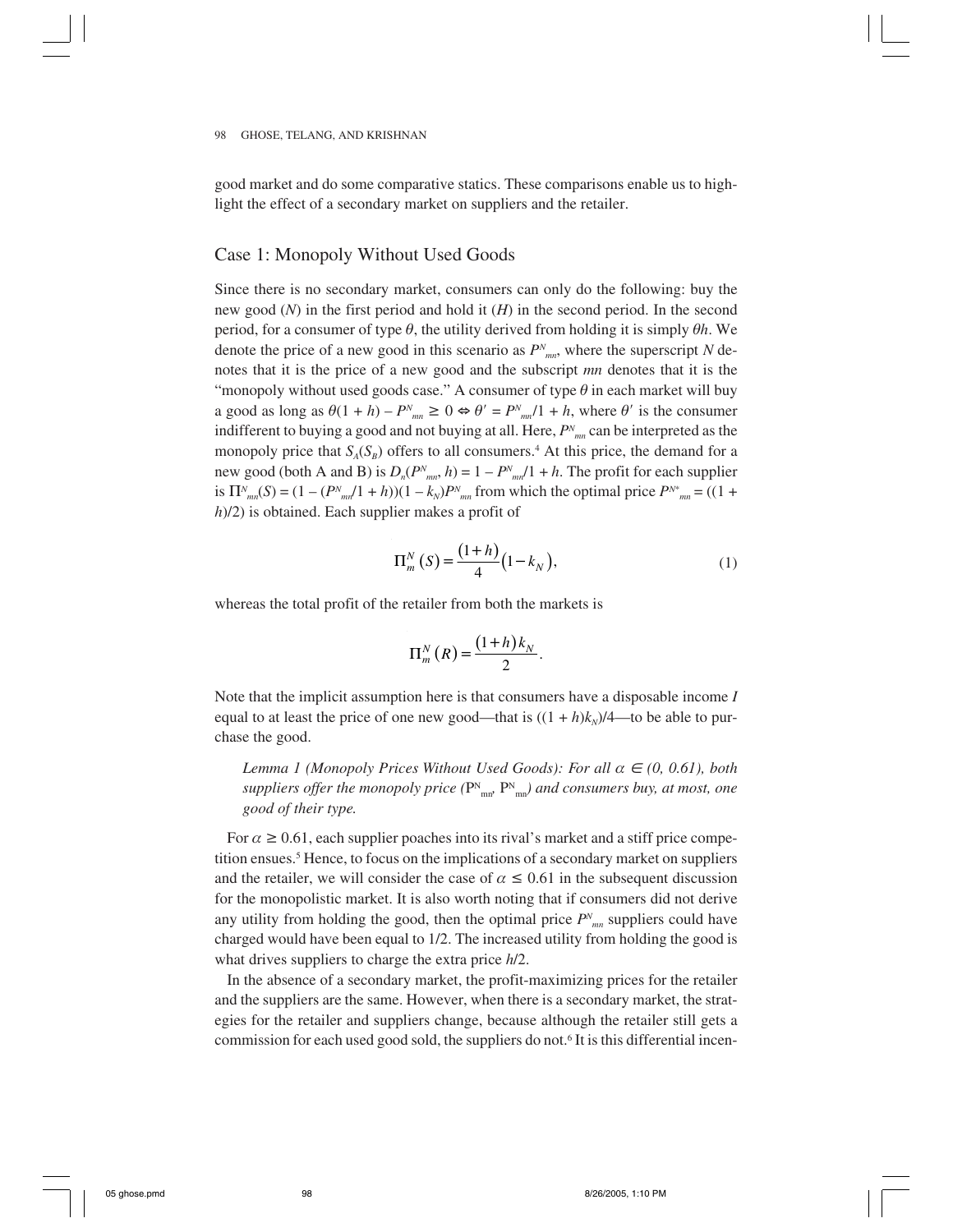tive for used good sales between suppliers and retailers and the consequent implications for equilibrium profits that we aim to explore in this paper.

## Case 2: Duopoly Without Used Goods

Now, we consider the case when some consumers can purchase both goods. That is, some consumers of type A are willing to also buy good B and vice versa. In the previous equilibrium, we showed that both suppliers simultaneously offer monopoly prices when consumers are buying one good according to their type. Clearly, the suppliers' pricing strategy will change when each supplier can sell its good in the other's market as well.

Let the subscript *dn* denote the duopoly market with no used goods. Suppose  $S<sub>A</sub>$ offers price  $P^N_{d_n}$  such that in a type B market, some consumers find it incentive compatible to buy both good A and B at lower prices, as long as it satisfies their individual-rationality constraint. Hence, the type B market gets split into two segments, such that the higher willingness to pay consumers buy both good B and good A, whereas the remaining buyers buy only good B. It follows that all type B consumers between  $\theta_1$  and 1 also buy from  $S_A$ . By symmetry, supplier  $S_B$  will do the same in a type A market by setting a price  $P^N_{d,n}$ . We formally show that there exists a pure strategy equilibrium in prices.

*Lemma 2 (Duopoly Prices Without Used Goods): When some consumers can buy two goods, the optimal price and supplier profits are given by*  $P^{N*}_{dn} = (\alpha(1 + h))/\alpha$  $(I + \alpha)$  and  $\Pi_d^N(S) = (I - k_N)(\alpha (I + h)/(I + \alpha))$ , respectively.

It is critical to note that in order for consumers to buy both goods, they should have a disposable income *I* equal to at least twice the price of a new good—that is,  $2\alpha(1 +$  $h/(1 + \alpha)$ . If this is not so, then they can buy only one good, which will be sold at the monopoly price as shown in the last section. Next, we show that when a secondary market is established, the disposable income required to buy both goods reduces considerably because consumers are able to trade their used good for some extra income. This increases their valuation for a new good and, in turn, positively affects the supplier's and retailer's profitability.<sup>7</sup>

## Retailer Establishes an Electronic Secondary Market

IN THIS SCENARIO, CONSUMERS ARE AWARE that in period 1, only new goods are available, whereas in period 2, both new and used goods are available. Consumers who purchase the new good in period 1 always have the option of selling their used good in a secondary market in period 2. Thus at the beginning of each period, when consumers evaluate their needs over the two-period horizon, they can follow one of five independent strategies laid out below. Let *PU mn* and *PU ms* denote the new good and used good prices, respectively, where the superscript *U* indicates the presence of a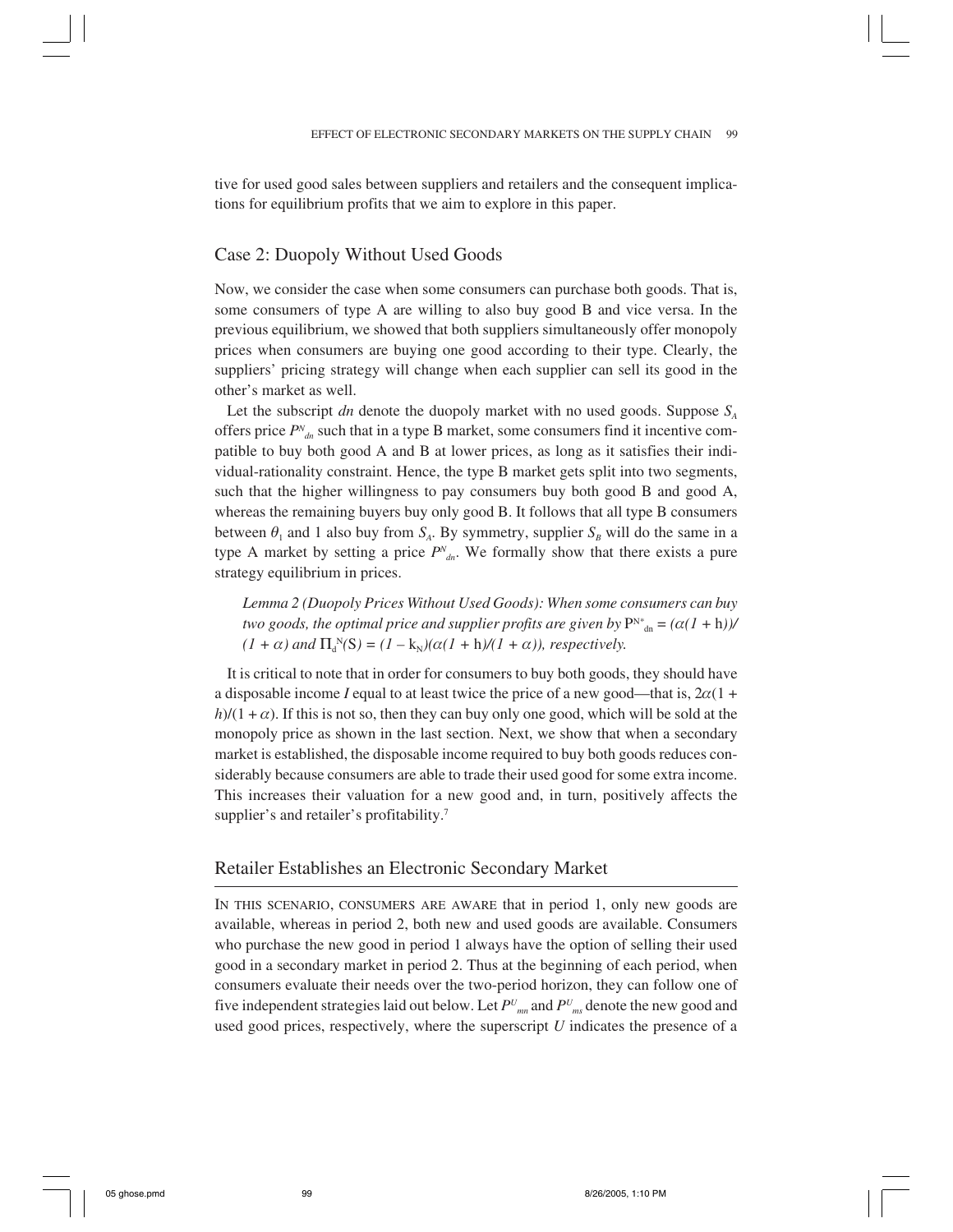secondary market. The subscripts *ms* and *mn* denote a monopolist with and without used good cases, respectively.

Let *Ni* , *H*, *S*, *U*, and *I* denote a single-period action, corresponding to *buying* a new good of type *i*, *holding* onto a used good, *selling* a used good, buying a *used good,* and remaining *inactive* by not buying any good. We state a general formulation of underlying utility and then endogenously derive the consumer demand functions.<sup>8</sup> Doing so enables us to get a better understanding of consumer strategies and the trade-offs involved in choosing among the differentiated products. Similar to the previous section, we will again focus on two separate cases.

- 1. Case 3: "Monopoly with Used Goods Case." Consumers are interested in purchasing at most one good.
- 2. Case 4: "Duopoly with Used Goods Case." Some consumers purchase both goods.

## Case 3: Monopoly with Used Goods

We next discuss a supplier's problem of determining the optimal new good price when the retailer establishes a used good market. We assume the used market is competitive and neither the supplier nor the retailer has any direct control in setting the used good price. Hence, a used good sale does not provide any explicit benefit to the suppliers. When consumers buy, at most, one good, they buy their preferred good according to the market type to which they belong. That is, consumers of type A(B) buy good A(B). Therefore, the corresponding utilities derived from various action strategies are as follows:

- 1. (*NH*): Buy new good in period 1 and hold onto the used good in period 2:  $\theta(1+h) - P^U_{mn}$
- 2. (*NS*): Buy new good in period 1 and sell used good in period 2:  $\theta P^U_{mn} + (1 P^U_{mn})$  $k_U$ ) $P^U_{ms}$ .
- 3. (*IU*): Remain inactive in period 1 and buy used good in period 2:  $\theta q P^U_{ms}$ .
- 4. Remain inactive in both periods: 0.

Figure 2 describes the segmentation of the market based on consumer action strategies. Recall that in this case a consumer is interested in buying at most one good. Note that the condition  $q(1 - k_U) > h$  needs to hold for such a market segmentation. Intuitively, this means that some consumers derive a higher utility from selling the used good than holding onto it. Further, the holding utility also needs to be such that any consumer finds it incentive compatible to hold on to a used good, instead of selling it.<sup>9</sup>

Using the individual-rationality and the incentive-compatibility constraints, we derive the three indifferent points that define the consumer market segments. The market cutoffs are as follows:

$$
\theta_1 = \frac{(1 - k_U) P_{ms}^U}{h} \theta_2 = \frac{P_{mn}^U - (2 - k_U) P_{ms}^U}{1 - q} \theta_3 = \frac{P_{ms}^U}{q}.
$$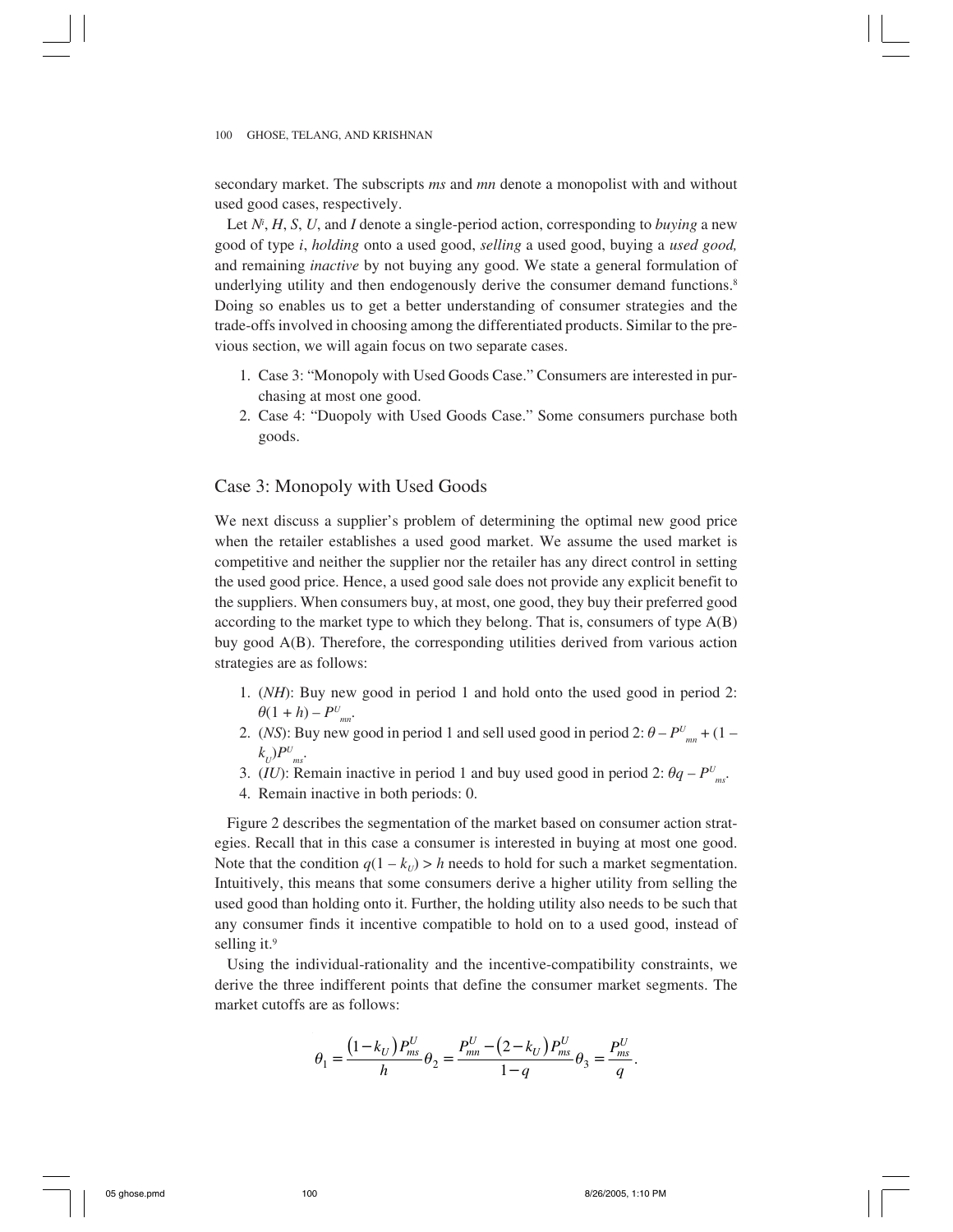

*Figure 2.* Consumer Consumption Classes in a Monopoly with Used Goods

Note that the number of consumers in any group is given by the length of that segment. It is important to recognize that, in our model, based on suppliers' pricing strategies, the number of consumers in these groups will emerge endogenously. Since the used good market is competitive, the price of used goods,  $p_s$ , will also be endogenously determined. This ensures that the market-clearing conditions equalize supply and demand of used goods. All consumers from  $\theta_1$  to  $\theta_2$  are suppliers of used goods. All consumers from  $\theta_2$ ,  $\theta_3$  create the demand for used goods. By equating demand with supply, we get the market clearing used good price, *PU ms*. The optimal new good price, *PU*\* *mn*, is derived from the supplier's profit equation, after substituting for  $P^{U}$ <sub>*ms*</sub>. The supplier's profit equation is given by  $\Pi^{U}$ <sub>*m*</sub>(*S*) =  $(1 - \theta_2)(1 - k_N)P^{U}$ <sub>*mn*</sub>. From this equation, the optimal  $P^{U^*}$ <sub>mn</sub> set by the supplier and the market clearing used good price *PU*\* *ms* can be derived as

$$
P_{mn}^{U^*} = \frac{\left(1 - k_U\right)\left(1 - q\right)q + h\left(1 + \left(3 - 2k_U\right)q\right)}{2\left(h + q - k_Uq\right)}\tag{2}
$$

$$
P_{ms}^{U^*} = \frac{hq}{h + q - k_U q},\tag{3}
$$

which gives the supplier's profit as

$$
\Pi_m^U(S) = (1 - k_N) \left( \frac{(1 - k_U)(1 - q)q + h\left(1 + (3 - 2k_U)q\right)}{4\left(h + q - k_Uq\right)} \right) = \left(\frac{1 - k_N}{2}\right) P_{mn}^{U^*} \tag{4}
$$

and the retailer's profits as

$$
\Pi_{m}^{U}(R) = \frac{k_{N}\Pi_{m}^{U}(S)}{1-k_{N}} + \frac{hk_{N}q((1-k_{U})q - h)}{2(h+q(1-k_{U}))^{2}}.
$$
\n(5)

*Proposition 1 (New Good Price and Supply-Chain Profits): (i) The optimal new good price,* PU mn*, in the monopolistic "used good" market is lower than the new* good price in a monopolistic "no used good" market,  $\mathrm{P^N}_{\mathrm{mn^*}}$  (ii) While the suppli*ers' profits decrease with the establishment of a secondary market, there exists a*  $k_U$  such that for all  $k_U \geq k_N(q^2 - h^2)/q((2 - k_N)h + k_Nq)$ , the retailer's profits *increases in a secondary market.*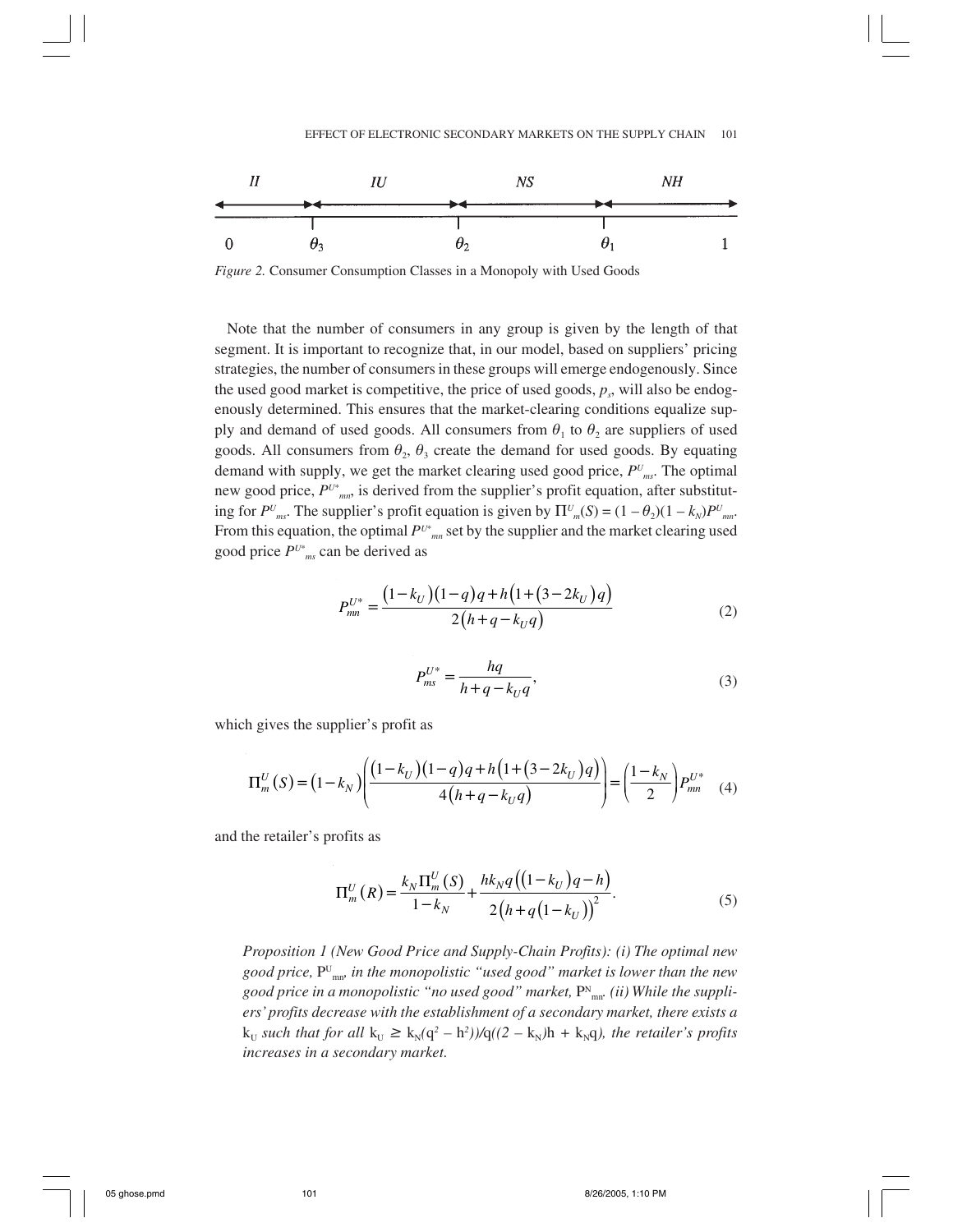The presence of an active used goods market creates competition for new goods because the option of buying used goods is now incentive-compatible for some consumers who would have bought new goods before. This enhanced competition forces suppliers to decrease new good prices in order to remain competitive with used goods. Recall that the supplier cannot derive any benefit from the sale of used goods, since all the used goods commission is forfeited to the retailer. In contrast to conventional wisdom, we find that the price of a new good decreases from the case when there is no used good market to when there is an active used good market. This is surprising, but the intuition accrues from the fact that the existence of the *NH* segment discourages suppliers from raising prices.<sup>10</sup> Thus we point out that as long as some consumers derive a positive utility from holding a used good, suppliers will not raise the new good price, despite the establishment of a secondary market by an intermediating retailer.

On the other hand, if we compare retailer profits in both cases, we observe that, in general, retailer profits increase with the establishment of a secondary market. The loss from lower profit margins per customer in *NH* and *NS* segments is more than offset by the gain from additional sales in the *IU* segment. This result highlights why retailers of durable goods who split the gains from used good sales with consumers only (not with suppliers) have a strong incentive to open a secondary market.

# *Proposition 2 (Effect of Used Good Commission on Prices): The optimal new good and used good price increases monotonically with an increase in used good commission fees,*  $k_{U}$ .

The analysis above has interesting managerial and public policy implications. First, even though secondary markets leave suppliers worse off, in general, the retailer is better off by prudently setting the used good commission after observing the supplier's new good commission. More importantly, consumers are always better off. Therefore, from a policy perspective, even though secondary markets are detrimental for suppliers, they do enhance consumer welfare. Second, the analysis allows us to observe the effect of various parameters on firms' optimal strategies. For example, retailers such as Amazon will be interested in setting an optimal commission  $k_U$ . When the used good commission  $k_U$  increases, the used good market shrinks in size while the new good market expands. This leads to higher supplier profits. Although this tends to lower profits for the retailer from used good sales, it is compensated by the increased profits from the new good market. But importantly, unlike suppliers, the retailer benefits twice from the *NS* segment: it earns the commission twice in the form of  $k_N$  and  $k_U$ . Therefore, with a higher used good commission, eventually, the used good market shrinks enough to start decreasing the retailer's net profits. Clearly, then, beyond a critical value of  $k_U$ , the retailer's incentive to increase  $k_U$  is at odds with that of the suppliers, who always prefer a shallow used good market. Formally, the optimal  $k_U$  for the retailer is shown below.

*Proposition 3 (Optimal Used Good Commission): (i) The optimal retailer profit* $maximizing used good commission, k<sub>U</sub>, is given by k<sub>U</sub><sup>*</sup> = ((q<sup>2</sup> – h<sup>2</sup>)(1 + k<sub>N</sub>))/$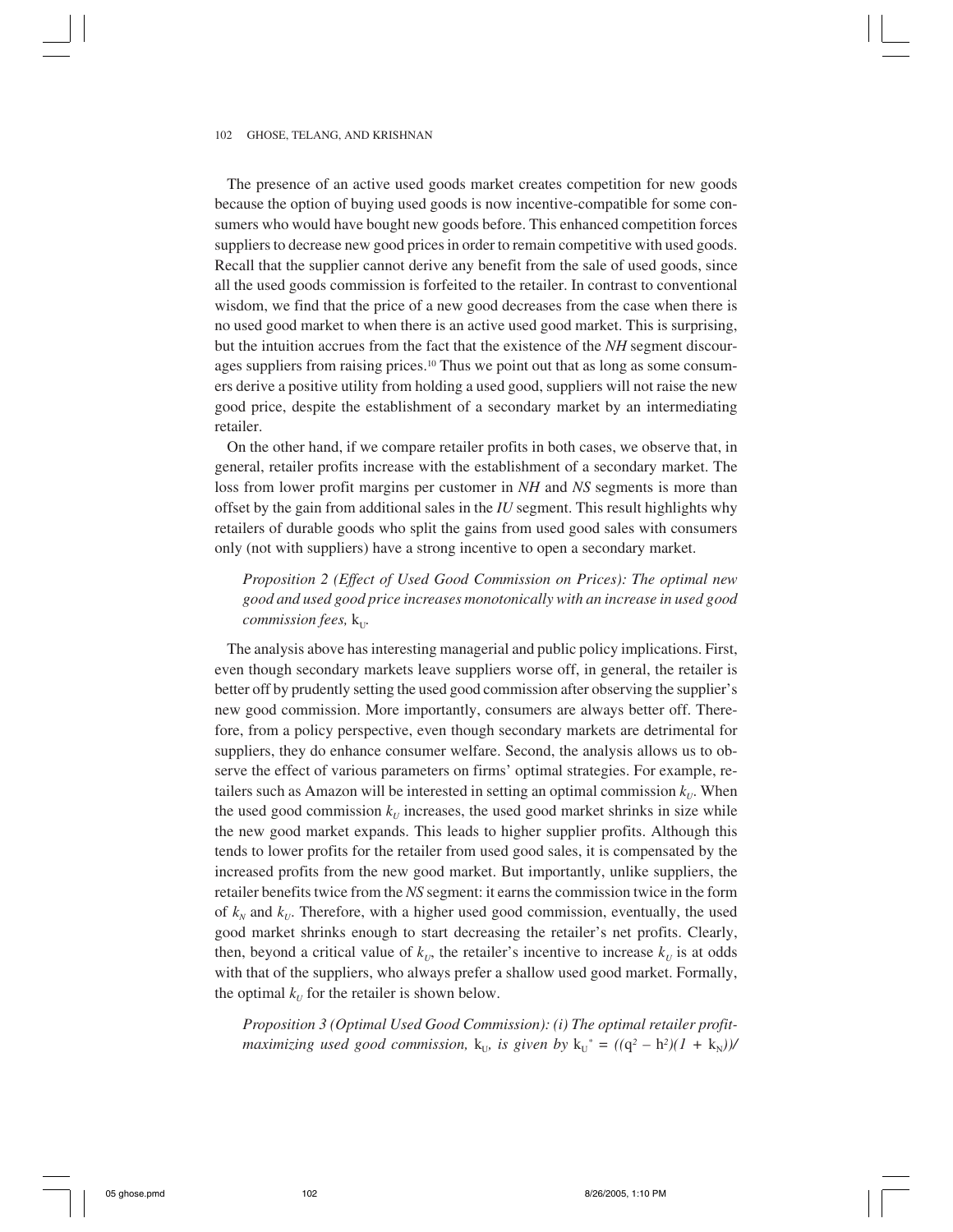$(q(q + 3h + k_y(q - h)))$ . *(ii) Further, as the supplier's new good commission*  $k_y$ increases, the retailer's optimal used good commission  $k_U^*$  also increases.

Intuitively, a higher  $k_N$  implies the retailer generates more profit from the new good market. Hence, its best response is to minimize the size of the used good market by increasing  $k_U$ , thereby making it less profitable for consumers to sell the used good. Basically, by strategically increasing  $k_U^*$ , the retailer can alter the size of the  $NH$ segment vis-à-vis the *NS* segment and thus make higher profits.11 This analysis highlights the effect of a secondary market on a monopolistic supplier, and a retailer's profits, as well as on consumer welfare. One key contribution is to analyze the competitive implications when some consumers can buy both goods. We next analyze the effect of a duopolistic used good market, wherein some consumers purchase both goods.

## Case 4: Duopoly with Used Goods

We are looking for two main insights. First, what is the effect on supplier profits when they are able to sell goods in their competitors' market as well? Second, what will be the required disposable income for consumers to buy both goods? In this section, we proceed to answer these questions by introducing the element of intersupplier competition in the presence of a used good market, because some consumers are willing to buy two goods.

We continue with the stylized scenario of two symmetric suppliers, selling in two different markets of equal size, reduced to a unit mass of one. Based on the strategies outlined below, consumers are segmented into various consumption classes according to their willingness to pay for the good. Recall that in this case, some consumers are interested in buying two goods, one from each supplier, as long as it gives them a positive surplus. This leads to the creation of a new segment, which we term *NSN*. The dominant consumer strategies and corresponding consumer utility functions are shown below.

- 1. (*Ni SNj* ): Buy new good A in period 1, sell used good in period 2 and buy new good B:  $\theta(1 + \alpha + \alpha h) - 2P^{U^*}{}_{d} + (1 - k_U)P^{U^*}{}_{d}$ .
- 2. (*NH*): Buy new good in period 1 and hold onto the used good in period 2:  $\theta(1+h) - P^{U^*}_{d}$
- 3. (*IU<sup>i</sup>*): Remain inactive in period 1 and buy used good in period 2:  $\theta q P^{U^*}_{dS}$ .
- 4. Remain inactive in both periods: 0.

Similar to the monopoly case, by equating the incentive-compatibility constraints based on these four strategies, we derive the three indifference points that define the consumer segments in each market, *i* or *j*,  $i, j \in (A, B)$ , which are as follows:

$$
\theta_1^i = \frac{p_n^j - (1 - k_U) p_s^i}{\alpha + \alpha h - h} \theta_2^i = \frac{p_n^i - p_s^i}{1 + h - q} \theta_3^i = \frac{p_s^i}{q}.
$$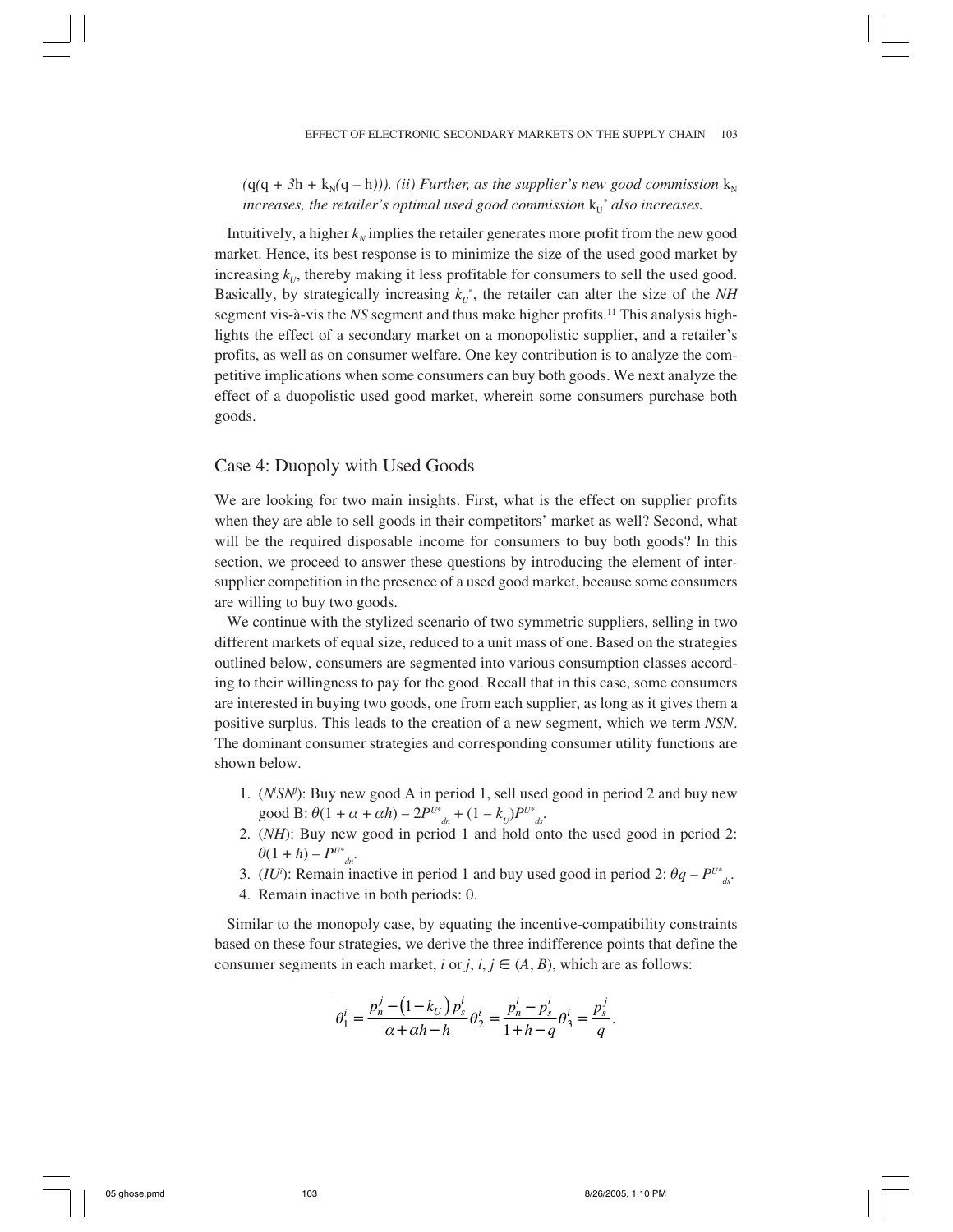

*Figure 3.* Consumer Consumption Classes in a Duopoly with Used Goods

Note that as before, the grouping of consumers outlined above corresponds directly to their overall valuations of the good. That is, consumers with higher valuations for the good will tend to be on the right, followed by consumers with lower valuations in the middle, and so on toward the left. This is shown in Figure 3. The class division points are derived from the individual-rationality and the incentive-compatibility constraints. Consumers in  $(1, \theta_1)$  will follow *N<sup>i</sup>SN<sup>j</sup>*, consumers in  $(\theta_1^i, \theta_2^i)$  will follow *N<sup>i</sup>H*, consumers in  $(\theta_2^i, \theta_3^i)$  will follow *IU<sup><i>i*</sup>, and those in  $(\theta_3^i, 0)$  will follow II.

All consumers from 1 to  $\theta_1$ <sup>*i*</sup> are the suppliers of used goods. All consumers from  $(\theta_2^i, \theta_3^i)$  create the demand for used goods. By equating the demand of used goods with the supply, we get the market-clearing second period price of used goods  $P^{U^i}_{dS}$ . The optimal new good price,  $P^{U^{*}}{}_{d}$ , can be derived from the supplier's profit equation, after substituting for  $P^{U^i}_{ds}$ . Note that new good sales occur in the first two segments, that is, in the segments labeled *N<sup>i</sup>SN<sup>j</sup>* and *N<sup>i</sup>H*. Also, since consumers in *N<sup>i</sup>SN<sup>j</sup>* segment buy from both the suppliers, each supplier also gets the *N<sup>j</sup>SN<sup>i</sup>* segment of the competitor's market. Hence, the supplier's profit is given by

$$
\Pi_d^U\left(S\right) = \left(1 - \theta_1^i\right)\left(1 - k_N\right)P_{dn}^{U^i} + \left(1 - \theta_1^i\right)\left(1 - k_N\right)P_{dn}^{U^i} + \left(\theta_1^i - \theta_2^i\right)\left(1 - k_N\right)P_{dn}^{U^i}.
$$
 (6)

This yields the optimal new good price as

$$
P_{dn}^{U^{*i}} = \frac{2\alpha + q\left(1 - k_U - q - h + k_U q\right) + h\left(q\left(2 - k_U - \alpha\right) + 4\alpha - 2\right) - 2h^2\left(1 - \alpha\right)}{2\left(1 + \alpha + h\alpha\right) - k_U q}.\tag{7}
$$

The expressions for optimal used price and supplier and retailer profits are given in the Appendix. Before we perform comparative statics, the reader should note that the new good prices and profits are increasing in  $\alpha$ . This is because a higher  $\alpha$  implies that the *N<sub>i</sub>SN<sub>i</sub>* segment is willing to pay more for the good. Formally, we show the following proposition:

*Proposition 4 (Competitive New Good Price): The new good prices increase monotonically with* α*, the consumers' degree of preference for the other good, but decrease with the used good commission,*  $k_{U}$ *. Further, used good prices are increasing with the new good prices.*

In a monopolistic scenario, suppliers prefer a high  $k_U$  because this leads to a smaller used good market, which suits their interests. On the other hand, when some highvaluation customers are willing to buy both the goods, suppliers prefer to have an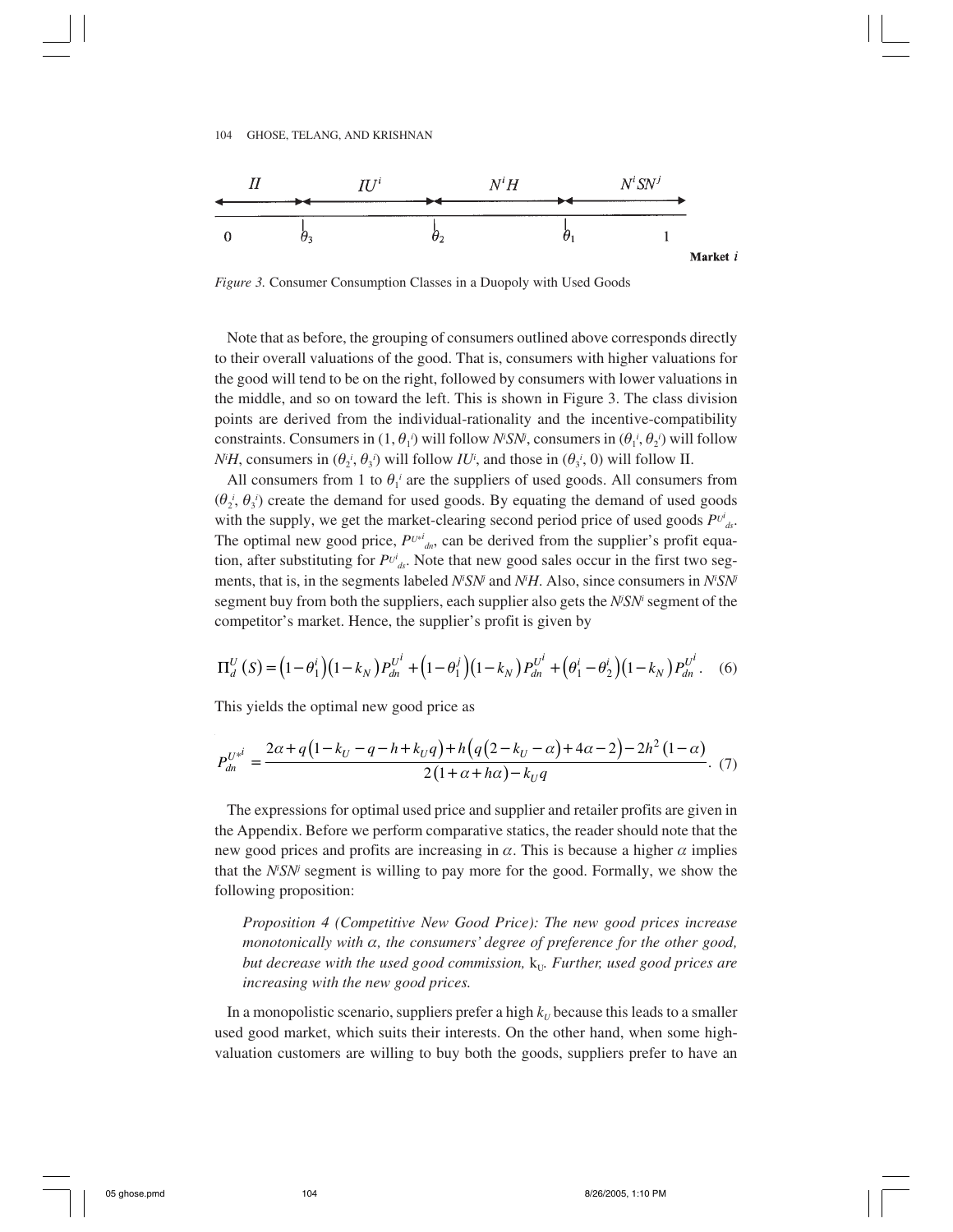active used good market. This is because the existence of the *NSN* segment critically depends on the ability of some consumers to sell the used good and extract the extra income from the resale. Proposition 4 shows that  $k_U$  has an adverse effect on new good prices and profits. This is because with a higher  $k_{U}$ , consumers get a reduced benefit from selling the used good compared to holding it. Hence the *NH* segment increases in size whereas the *NSN* segment shrinks. To compensate for the lower net demand of new goods, the suppliers are forced to reduce their prices to sustain the *NSN* segment, which, for the most part, reduces their profits. Therefore, unlike the monopoly case, the suppliers now prefer a lower  $k_U$ . On the other hand, the retailer is interested in setting a higher  $k_U$  in order to extract all the benefits from used good sales. Again, this highlights that retailers and suppliers are incompatible in their incentives in selecting an optimal  $k_U$ . Next, we will show that when the secondary market is modeled as a duopolistic market, suppliers are not necessarily adversely affected. Moreover, new good prices are generally lower in such markets.

## Comparative Statics

# Duopoly with Used Good Versus Duopoly Without Used Goods

ALTHOUGH WE GET CLOSED-FORM SOLUTIONS for the price and profit expressions, the highly nonlinear equations do not yield easy analytical comparisons. Therefore, we use numerical analysis to gain some insight. First, we point out the following:

*Observation 1 (Supplier Profit Levels in "Duopolistic" Markets): For all α* ≤  $\alpha_{_{\rm m}}$ , supplier profits in the duopolistic used good market  $\Pi_{\scriptscriptstyle \rm d}^{\;\rm \, U}$ (S) are higher than *profits in duopolistic no used good market* Π<sup>d</sup> <sup>N</sup>*(*S*).*

In other words, when some consumers buy both goods, then there exists an  $\alpha_m$  such that for  $\alpha \in [0, \alpha_m]$ , suppliers are better off in the presence of a used good market. To see this, first note that for low  $\alpha$ , while the prices and profits in a duopolistic market without used goods are very low, this is not necessarily true in a duopolistic used good market. The reason is that the used good market allows consumers to sell their goods, which increases their valuation for a new good. Hence, suppliers can extract this increased valuation by charging somewhat higher prices than in the case without a used good market. This is similar to the notion of "indirect appropriability," as pointed out in the prior literature.12

We note that  $\Pi_d^{\nu}(S) > \prod_d N(S)$  for low  $\alpha$ —that is, suppliers are better off with a used good market for lower values of  $\alpha$ . Conversely, for higher values of  $\alpha$ , we find that  $\Pi_d^{\ U}(S) < \Pi_d^{\ N}(S)$ . We first note that at  $\alpha = 0$ ,  $\Pi_d^{\ U}(S) > \Pi_d^{\ N}(S) = 0$ . Next, we note that at  $\alpha = 1$ ,  $\Pi_d^{\nu}(S) < \Pi_d^{\nu}(S) = 0$ . Clearly, if the difference in the profit function under the two scenarios were positive and monotonically increasing, then that would imply the existence of an  $\alpha_m$ , such that suppliers are better off in the presence of a used good market for all  $\alpha \le \alpha_m$ . Since it is difficult to show this analytically, we use numerical simulations to determine the values of α*m*.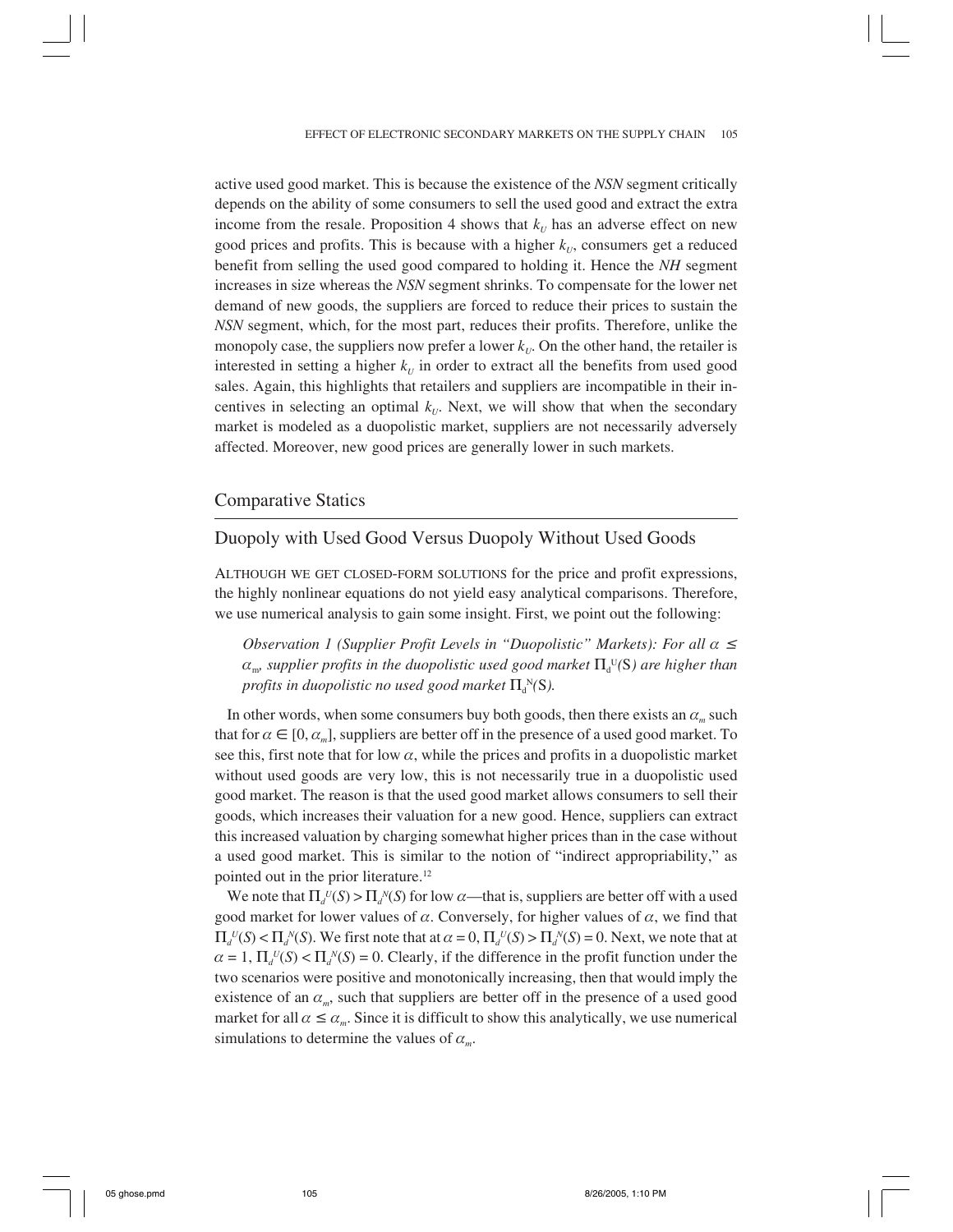*Observation 2 (Supplier's Prices in the Used Good Market): For all*  $\alpha \in [\alpha_{n}, 1]$ *, suppliers' optimal new good price,* PU dn*, in the duopolistic used good market is* lower than the price in duopolistic no used good market,  $P^{\text{N}}_{\text{dn}}$ .

We find that for a wide range of  $\alpha$ , the used goods marketplace actually leads to a decrease in the price of new goods, rather than higher new good prices. One would expect that since suppliers do not gain directly from the sale of used goods, they would necessarily increase the new good prices to extract the maximum surplus from the onetime sale, as previous research has noted [16]. Basically consumers' affinity for the second good induces suppliers to lower the price of the new good to gain additional sales in the competing supplier's market. By lowering their prices, suppliers can now sustain and expand the *NSN* market segment, thereby accruing a higher profit. We term this the *market expansion effect.* This brings down the new good prices for a wide range of parameters.

## Monopoly with Used Goods Versus Duopoly with Used Goods

Next, we compare the monopolistic used good market with the duopolistic one.

*Proposition 5 (Optimal New Good Price Comparison): For all*  $\alpha \in [\alpha_{\text{dm}}\ 1]$ *, suppliers' optimal new good price,* PU dn*, in the duopolistic used good market is* higher than the price in the monopolistic used good market,  $P^{\text{\tiny U}}{}_{\text{\tiny mm}}$ .

Similarly, we point out that for some  $\alpha \in [\alpha_{c}, 1]$ , suppliers' profits,  $\Pi_{d}(S)$ , in a duopolistic used good market are higher than the monopolistic used good market profits,  $\Pi_{m}^{U}(S)$ . We know that at very low values of  $\alpha$ , the new good price,  $P^{U}_{d}$ , and profits in a duopolistic market are very low. But the monopolistic price, *PU mn*, and profits do not depend on  $\alpha$ , and hence they are higher. Moreover, recall from the previous section that in the presence of a duopolistic used good market, new good price,  $P^{U}_{dn}$ , and profits,  $\Pi_d^{U}(S)$ , are increasing in  $\alpha$ . Therefore, there exists an  $\alpha_{dm}$  such that for  $\alpha \in [\alpha_{dm}, 1]$ ,  $P^U_{dn} > P^U_{mn}$ , and an  $\alpha_c$  such that for  $\alpha \in [\alpha_c, 1]$ ,  $P_d^U(S) > P_m^U(S)$ .

Basically, intersupplier competition keeps the prices down, whereas the increased valuation keeps the demand up. The *NSN* segment boosts the demand to a level such that the market expansion effect dominates the price competition effect, leaving suppliers better off even under the duopolistic market structure. In summary, this section highlights the implication of a duopolistic used good market vis-à-vis a monopolistic one (which has been commonly studied in literature). The important economic effect of competition in a secondary market is that it creates a segment of consumers, *Ni SNj* , who are willing to buy their less preferred, but additional, new good due to their increased valuation for a good. Segmenting the market lowers the average cost of owning (or renting) a good, thus creating more buyers. In effect, the used good option is like a rebate coupon that reduces the net price consumers actually pay for the new good. The purchase price of a new good effectively becomes equal to the discounted sum of two prices—the new good price in period 1 minus the expected used good price in period 2.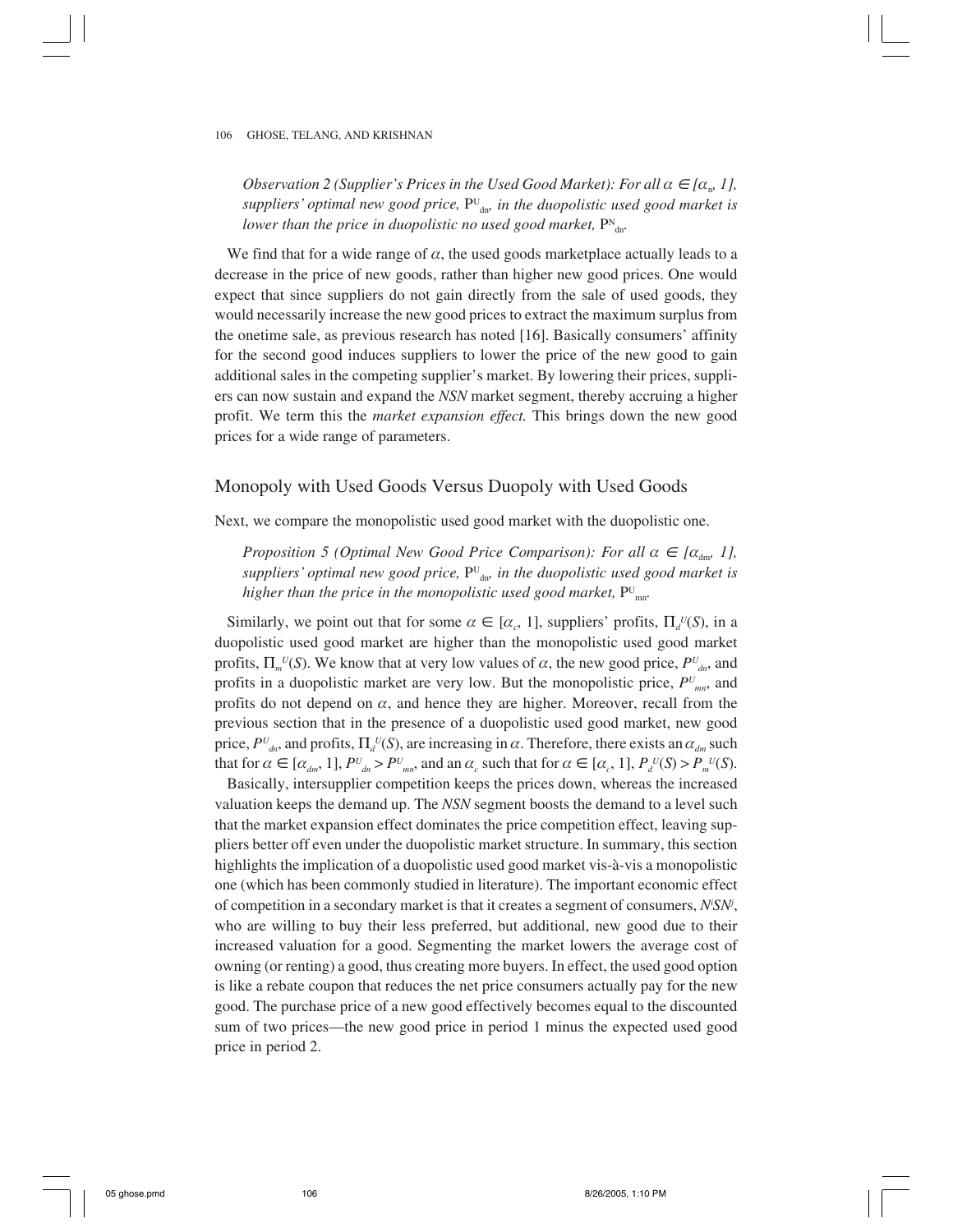## Empirical Evidence

OUR ANALYTICAL MODEL PROVIDES us with two testable assertions. First, we show that an increase in the availability of used goods leads to a decrease in the new good price. Prior work and conventional wisdom suggests that opening a used good market would lead to an increase in new good prices. Irrespective of the value of the holding utility, *h*, once the effect of duopolistic competition is taken into account, new good prices need not increase with the establishment of secondary markets. Second, we show that the used good price increases in the new good price.

The online book market provides a rich arena to test the robustness of these two results. It is one of the fastest growing industries on the Internet. Online book sales grew from essentially nothing in 1995 to more than \$2.5 billion in 2003 [18]. Today, such sales make up between 7.5 percent and 10 percent of total book sales in the United States. Our data set is compiled from publicly available information on new and used book prices on Amazon.com. The data is gathered using automated Java bots to download and parse HTML pages from Amazon.

The data were collected in two separate samples. The first was collected from September 2002 to March 2003, and the second was collected between April and July 2004. Our total data set includes approximately 400 individual book titles. This panel of books includes an equal number of books from each of five major categories: *New York Times (NYT)* best sellers, former *NYT* best sellers, Amazon best-seller computer books, best-selling textbooks, and "new and upcoming books." Current best sellers were included because of their popularity, high sales, and their relevance to publisher price discrimination strategies (using phased releases of binding types). We randomly selected books appearing in the *NYT* best-sellers list. Using the LexisNexis database, we included a sample of *NYT* best sellers from 1999 to analyze the effect of time on the availability and pricing of used books. Former best sellers should have a larger base of copies in circulation than other titles, potentially increasing the number of used copies for sale. Best-selling computer books represent one of the most popular book categories sold online, and are also subject to demand shocks based on the version updates over time and changes in technology. Our best-selling computer books were selected at random from the best-seller list at Amazon. Textbooks, which are also included in our survey, have similar demand characteristics to computer books both in terms of popularity and demand shocks. Our textbooks are selected at random from facultyonline.com best sellers. Our final category is new and upcoming books. This category allows us to examine the development of used book markets for recent releases over a period of time. Our total data sample includes 41,994 observations.

For each of the books we tracked that is uniquely identified by an International Standard Book Number (ISBN), we collect data on new book prices charged by Amazon, as well as new and used book prices among Amazon marketplace sellers. Besides prices, for each offer listed, we collect the book's self-reported condition, and the seller's marketplace rating (a star rating provided by prior customers). Our control variables include the log of the time since the book was released (*Datediff*), the condition of the lowest-priced used book (*Condition*), the seller rating for the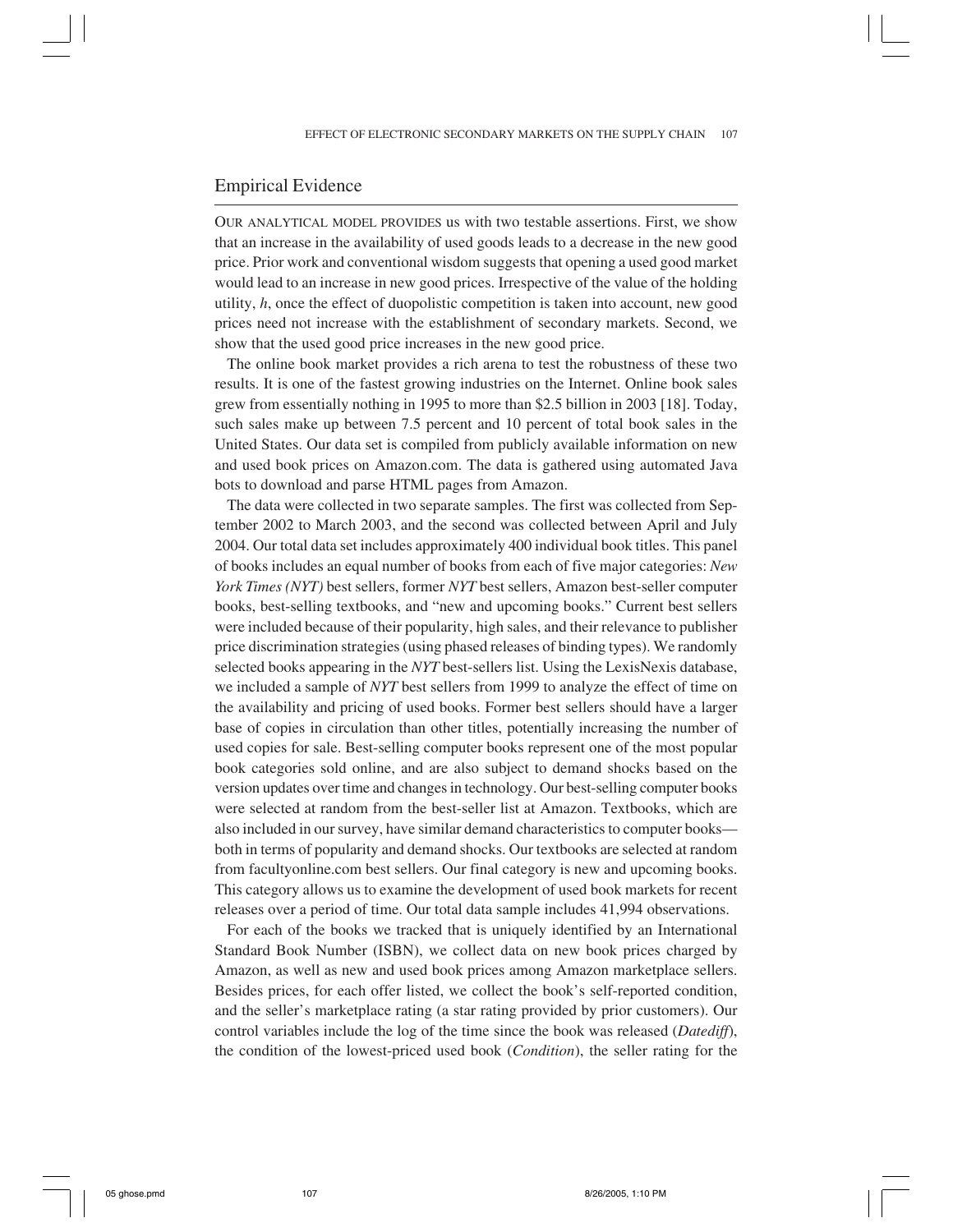|                      | Dependent                                                                                                            | Dependent<br>variable $P_{Use dMin}$ |  |
|----------------------|----------------------------------------------------------------------------------------------------------------------|--------------------------------------|--|
| Variable             | variable $P_{AN}$                                                                                                    |                                      |  |
| Constant             | $2.9***$                                                                                                             | $2.83***$                            |  |
|                      | (158.0)                                                                                                              | (33.7)                               |  |
| $P_{AN}$             |                                                                                                                      | $0.38***$                            |  |
|                      |                                                                                                                      | (15.28)                              |  |
| $P_{NAN}$            | $0.02***$                                                                                                            | $0.13***$                            |  |
|                      | (6.6)                                                                                                                | (7.65)                               |  |
| $P_{\text{UsedMin}}$ | $0.016**$                                                                                                            |                                      |  |
|                      | (15.68)                                                                                                              |                                      |  |
| CountofUsed          | $-0.004***$                                                                                                          | $-0.075***$                          |  |
|                      | $(-3.72)$                                                                                                            | $(-11.5)$                            |  |
| SellerRating         | 0002                                                                                                                 | 0005                                 |  |
|                      | (0.363)                                                                                                              | (0.43)                               |  |
| Condition            | $-002***$                                                                                                            | $-0.013***$                          |  |
|                      | $(-2.34)$                                                                                                            | $(-5.6)$                             |  |
| Datediff             | $-0.017***$                                                                                                          | $-0.35***$                           |  |
|                      | $(-10.65)$                                                                                                           | $(-44.1)$                            |  |
| $R^2$                | 0.45                                                                                                                 | 0.37                                 |  |
|                      | <i>Notes:</i> The <i>t</i> -statistics are given in parentheses. Using a log linear functional form to estimate this |                                      |  |

## Table 1. Parameter Estimates for the  $P_{AN}$  and  $P_{Use dMin}$  Models

regression gives qualitatively similar results.  $\langle$  < note for \*\*\* and \*\* >>

lowest-priced used book (*SellerRating*), and the log of the number of used books offered for sale for a particular book (*CountofUsed*). Since Amazon provides four different conditions (or quality) levels of used books (like new, very good, good, and acceptable), our data include all used book offers on a given date for each condition. Clearly, since including each used book offer in our regression is impractical, from the set of offers we selected the minimum price for each of these four possible conditions of a given used book. This was done because the minimum price for a specific condition of a used book strictly dominates any other price offers at that condition. Thus we derived four new variables constituting the minimum prices of used books, denoted by  $P_{Use}i(i \in [2, 5])$  in Table 1, which contains the summary statistics for our data. Formally, we use the following terminology: *Used2* for a book of quality "like new," *Used3* for quality "very good," *Used4* for quality "good," and *Used5* for a book of "acceptable" quality. Finally, we also derived the minimum price on a given day for all offered used books (across all conditions) and denote it as  $P_{UsedMin}$ . We denote the quality of a used book by the variable *Condition.* Note that given the manner in which we code the *Condition* variable, an increase in condition denotes a decrease in the used book quality.

Table 2 lists summary statistics for our data. All prices listed are the lowest prices for each category for each ISBN. We did this because many of the used and new non-Amazon prices in our data set were substantially higher than the lowest price for the same condition listed for the same book on the same date.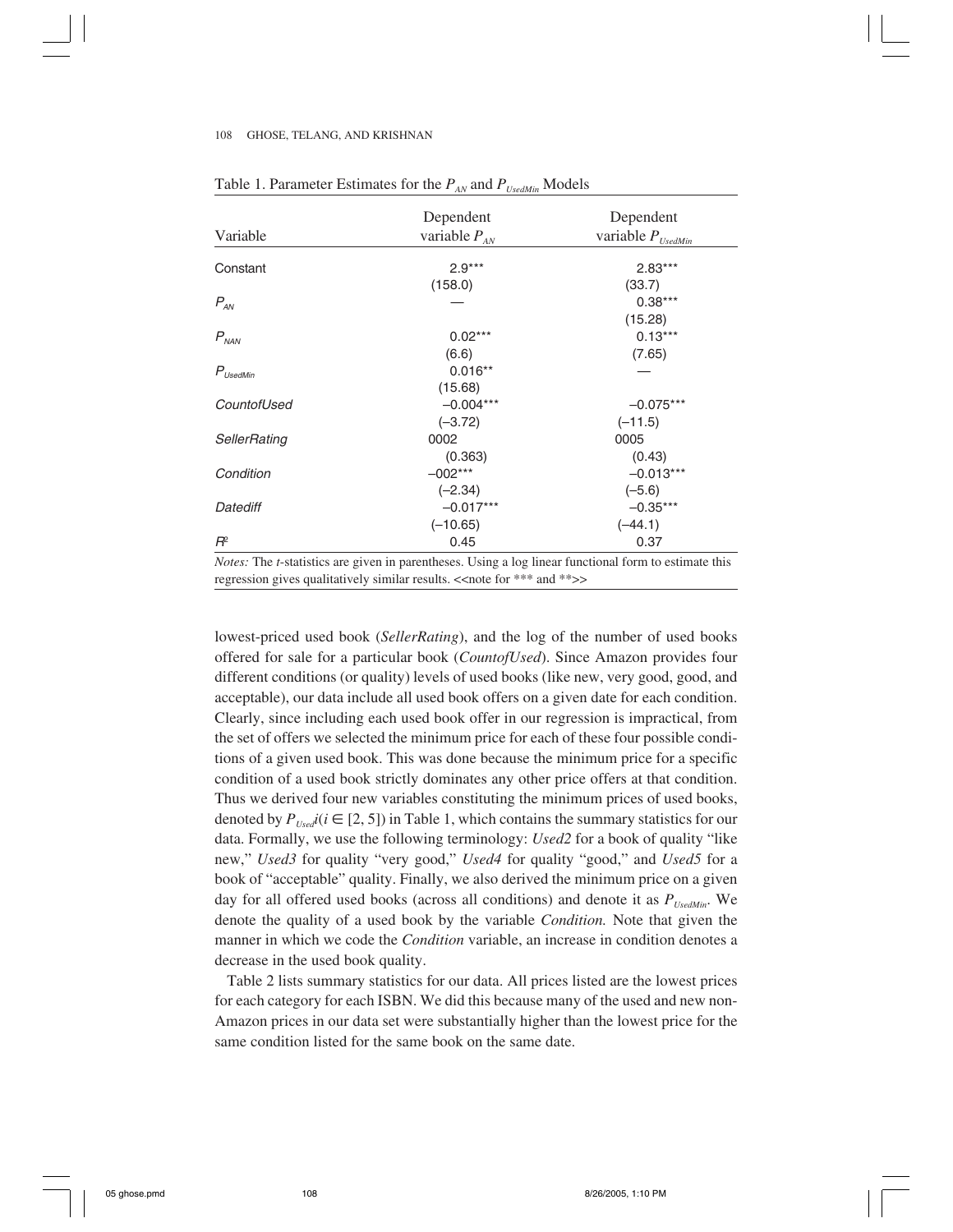| Variable                                                  | Interpretation                                                           |
|-----------------------------------------------------------|--------------------------------------------------------------------------|
| $\theta$                                                  | Consumer types uniformly distributed between (0, 1).                     |
| $\theta_i$                                                | Market share cutoff of firm <i>i</i> where $i \in (1, 2)$ .              |
| Dį                                                        | Market demand of firm <i>i</i> from good <i>j</i> where $j \in (A, B)$ . |
| q                                                         | Utility from buying a used good for type $\theta$ .                      |
| h                                                         | Utility from holding a used good for type $\theta$ .                     |
| $\alpha$                                                  | Cross-product purchase affinity for a consumer.                          |
| $k_{\rm v}$                                               | New good commission charged by supplier.                                 |
| $\mathsf{k}_\mathsf{U}$                                   | Used good commission charge by retailer.                                 |
| $S_A, S_B$                                                | Supplier A and B, respectively.                                          |
| N                                                         | A single-period action of buying a new good.                             |
| H                                                         | A single-period action of <i>holding</i> onto a used good.               |
| S                                                         | A single-period action of selling a used good.                           |
| U                                                         | A single-period action of buying a used good.                            |
| $\overline{I}$                                            | A single-period action of remaining <i>inactive</i> .                    |
| $P^{\scriptscriptstyle \mathcal N_{mn}^j}$                | New good price of supplier <i>i</i> in a monopoly without used goods.    |
| $P^N_{dn}$                                                | New good price supplier <i>i</i> in a duopoly without used goods.        |
| $P^{\scriptscriptstyle U}_{\ \ mn}$                       | New good price in a monopoly with used goods.                            |
| $P^{\scriptscriptstyle U}_{\ \ \scriptscriptstyle dn}$    | New good price in a duopoly with used goods.                             |
| $P^{\scriptscriptstyle U}_{\ \scriptscriptstyle ms}$      | Used good price in a monopoly.                                           |
| $P^{\scriptscriptstyle U}_{\ \, \prime\!\hspace{-.5mm}s}$ | Used good price in a duopoly.                                            |
| $\Pi_m{}^N(S)$                                            | Supplier profit in a monopoly without used goods.                        |
| $\Pi_{d}^{N}(S)$                                          | Supplier profit in a duopoly without used goods.                         |
| $\Pi_{m}^{\ \nu}(S)$                                      | Supplier profit in a monopoly with used goods.                           |
| $\Pi_{d}^{\ \nu}(\mathcal{S})$                            | Supplier profit in a duopoly with used goods.                            |
| $\Pi_{m}{}^N\!(R)$                                        | Retailer profit in a monopoly without used goods.                        |
| $\Pi_{d}^N(R)$                                            | Retailer profit in a duopoly without used goods.                         |
| $\Pi_{m}^{\nu}(R)$                                        | Retailer profit in a monopoly with used goods.                           |
| $\Pi_{d}^{U}(R)$                                          | Retailer profit in a duopoly with used goods.                            |

Table 2. Guide to Notations

Based on the propositions developed in earlier sections, we have the following two testable hypotheses.

*Hypothesis 1 (Used Good Secondary Market Availability): An increase in the availability of used goods in a secondary market leads to a decrease in the new good prices.*

*Hypothesis 2 (New Good–Used Good Price Increase): Given the presence of used books, all else being equal, an increase in the new good price leads to an increase in the used good price.*

To test the first assertion, we compare new book prices with changes in the availability of used books. Fortunately, in our data, there are a significant number of observations for both scenarios: when there are many used books offered and when there are fewer used books offered. Therefore, we estimate

$$
P_{AN_{bt}} = \beta_1 P_{NAN_{bt}} + \beta_2 P_{Use dMin_{bt}} + \beta_3 Count of Used_{bt-1} + \beta_4 X_{bt} + \varepsilon_{bt}.
$$
 (8)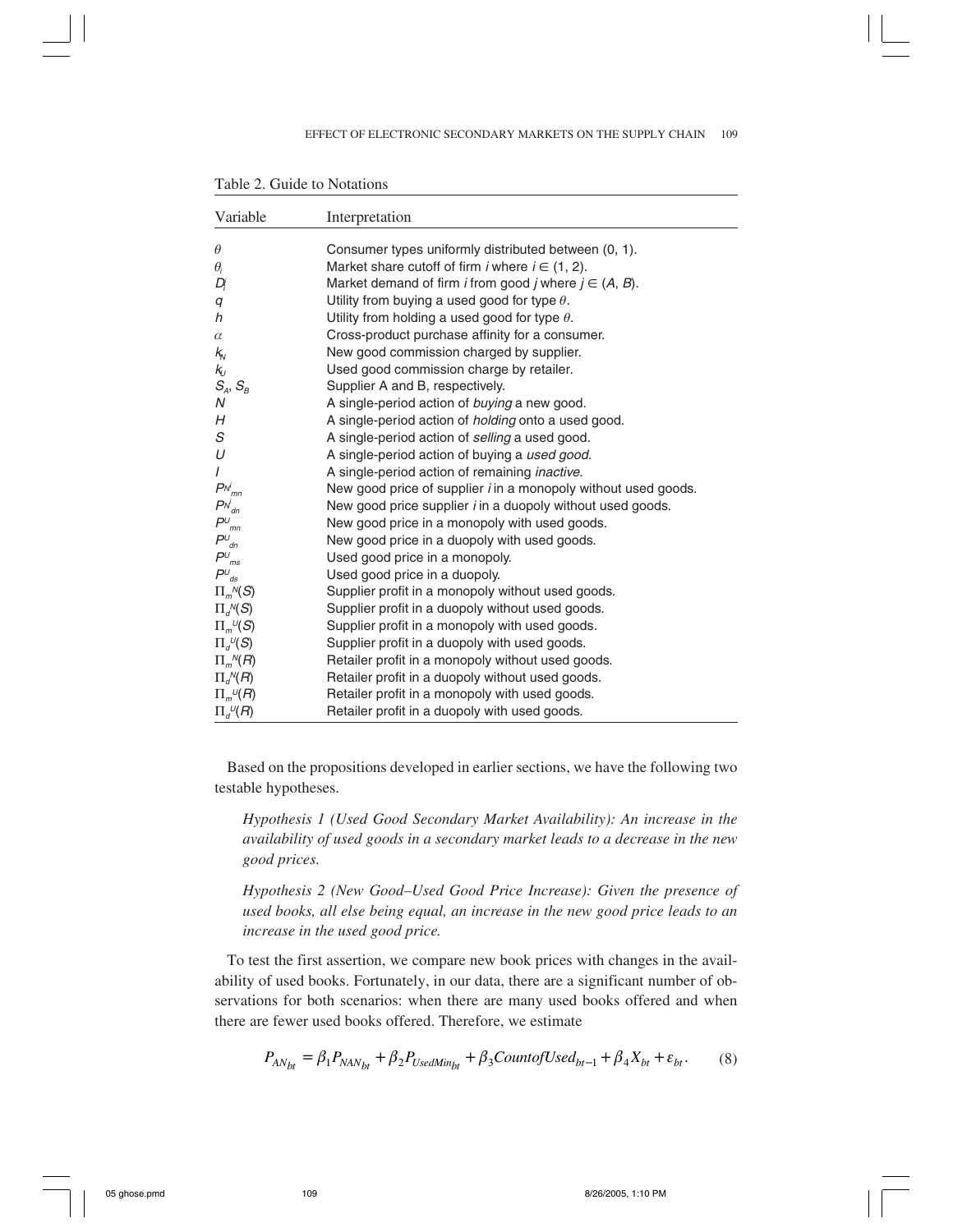Given the nature of our data (cross-sectional plus time series) we use a fixed effects regression model to test our hypothesis.13 The second hypothesis claims that, given the presence of used books, used book prices are higher when new books are priced higher. To alleviate any endogeneity concerns, we ran the following regression using lagged values (by time period).

$$
P_{UsedMin_{bt}} = \gamma_1 P_{AN_{b(t-1)}} + \gamma_2 P_{NAN_{b(t-1)}} + \gamma_3 Count of Used_{b(t-1)} + \gamma_4 X_{b(t-1)} + \varepsilon_{b(t-1)}.
$$
\n(9)

The variables are indexed by book, *b*, and time, *t*. In Equation (8), the independent variables are a vector of "new" non-Amazon marketplace prices  $P_{NAN}$ , a vector of Amazon marketplace prices  $P_{UsedMin}$ , a vector of the number of used goods available, and a vector of other control variables (*X*). In Equation (9), the independent variables are Amazon price  $P_{AN}$ , a vector of "new" non-Amazon marketplace prices  $P_{NAN}$ , a vector of the number of used goods available, and a vector of other control variables (*X*). Since we estimate a fixed-effects model, book-specific idiosyncrasies are captured in the fixed-effect constant. The estimates are presented in Table 3.

The data supports Hypotheses 1 and 2. In Equation (8), the coefficients of the variable, *CountofUsed* is negative and significant, indicating that the increase in the availability of a used book leads to lower new book prices. Further, in Equation (9), the coefficient of the term  $P_{AN}$  is positive, implying that if the new book price increases, then the used book price also increases.

#### Conclusion

THE ONGOING HEATED DEBATE BETWEEN suppliers and retailers has focused on the supposed damage that secondary markets established by online retailers are inflicting on royalty payments and supplier profits. Amazon's secondary market is flourishing, with more consumers discovering that buying used information goods, such as books, CDs, videos, and DVDs, could lead to significant cost savings. However, the general consensus is that used good sales cannibalize new good sales and, consequently, are harmful to suppliers, thereby ruling out the possibility of harmonious coexistence for all traditional players in these markets.

Using a game-theoretic model, we investigate the competitive implications of these newly emerging secondary markets on supply-chain profits and new good prices. We show that the major motivation of the retailer to establish a used good market is to capture additional surplus from those consumers who were unable to buy in the new good market. This enables the retailer to effectively practice quality-based price discrimination at no additional cost. Our model also highlights that unlike a monopolistic market, intersupplier competition can be beneficial to suppliers in the presence of a secondary market, rather than harmful. This occurs because the presence of used goods subdues the rate at which suppliers can increase the new good prices with consumers' cross-product purchase affinity. This factor affects the market in such a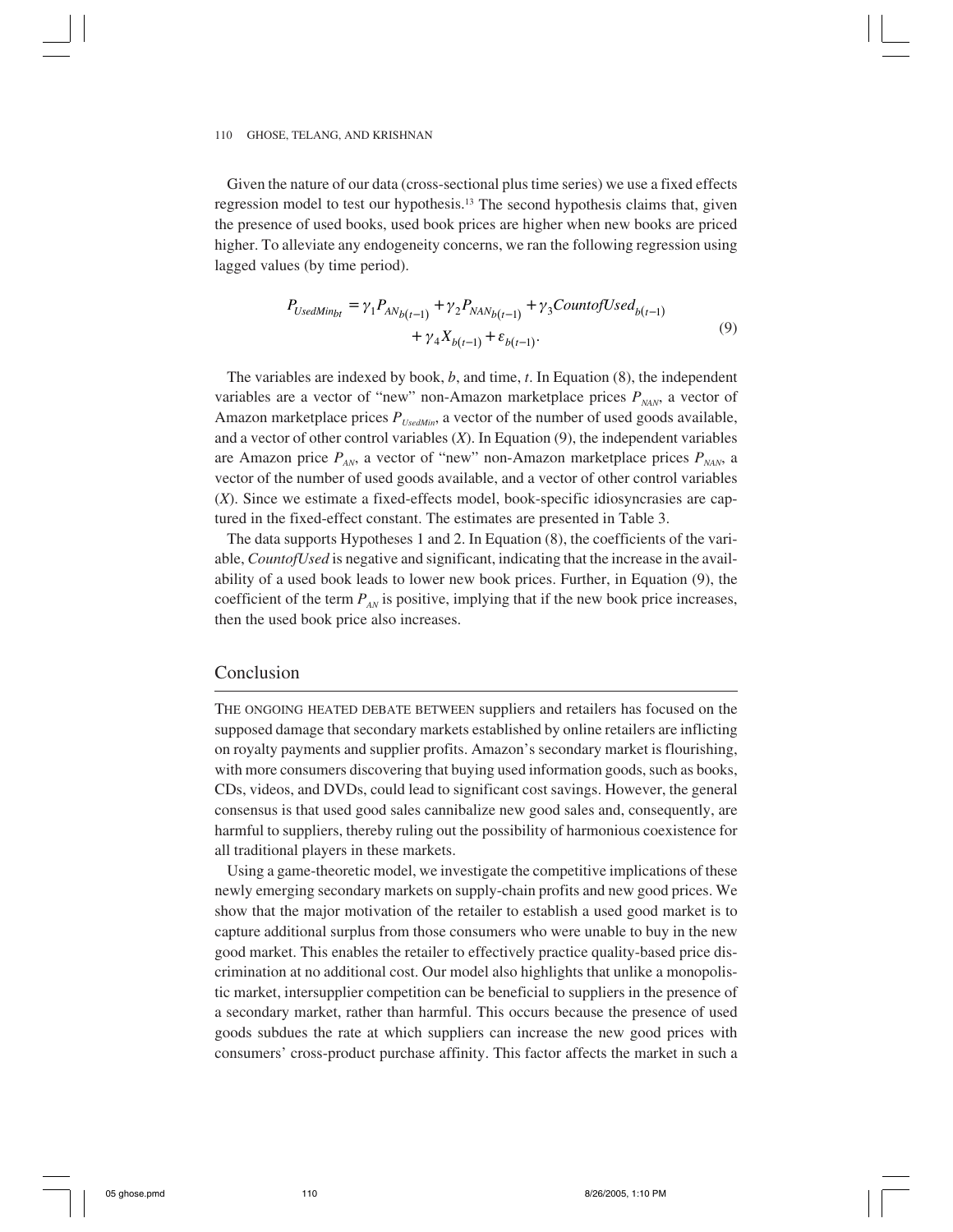|                                 |       | Standard  |         |         |
|---------------------------------|-------|-----------|---------|---------|
| Variable                        | Mean  | deviation | Minimum | Maximum |
|                                 | 24.16 | 26.17     | 1.95    | 209.99  |
| $P_{AN}$<br>$P_{NAN}$           | 17.74 | 23.08     | 0.01    | 209.99  |
| $P_{Used2}$ (like new)          | 15.71 | 21.98     | 0.01    | 194.28  |
| $P_{\text{Used3}}$ (very good)  | 11.26 | 20.82     | 0.01    | 207.60  |
| $P_{\text{Used4}}$ (good)       | 11.24 | 17.44     | 0.01    | 200.00  |
| $P_{\text{Used5}}$ (acceptable) | 7.86  | 17.13     | 0.01    | 222.25  |
| $P_{UsedMin}$ (all conditions)  | 13.14 | 19.15     | 0.01    | 151.95  |
| CountofUsed                     | 81.15 | 131.78    |         | 753     |
| SellerRating                    | 3.97  | 1.65      | O       | 5       |
| Condition                       | 2.33  | 1.14      |         | 5       |
| Datediff                        | 717.7 | 1,336.22  | O       | 21,235  |

#### Table 3. Summary Statistics

way that the market expansion effect compensates for the price competition effect. Thus, we show that contrary to popular perceptions, the presence of a used good market is beneficial for suppliers, too, under a relatively wide range of conditions. When merchandized as a deep discount option to an otherwise inflated new good price, electronic secondary markets offer consumers an extremely attractive option to increase their valuation for a new good, thereby spurring additional new good sales.

In sum, the insights from this model help to explain several interesting market phenomena, including (1) the profitability of concurrent sales of new and used goods for suppliers—that is, why secondary markets may not be detrimental for them if one considers the market expansion effect; (2) the possibility of lower new good prices when there are secondary markets, under both monopolistic and competitive scenarios; and (3) the strategic role of used goods commission fees and their differential impact on equilibrium prices and profits for suppliers and retailers, under monopolistic and duopolistic markets. Using data from Amazon, we test two of our assertions from the analytic model and also provide empirical estimates of the effect of an electronic secondary market on new book prices.

Our analysis has implications for suppliers who sell through intermediaries but cannot appropriate direct gains from secondary markets. As long as there is more than one supplier, and consumers are willing to buy another new good, a secondary market can be beneficial for suppliers. Thus, there may be significant gains in producer welfare from the additional sales. Indeed, retailers, such as Amazon, and suppliers such as book publishers as well as movie studios and record labels, stand to benefit and earn a slice of the growing pie created by lower search and transactions costs of electronic secondary markets. As more consumers migrate online and adopt such resale practices, this indirect market expansion effect can further alleviate the damages incurred by suppliers from the direct effect of cannibalization of new good by used goods.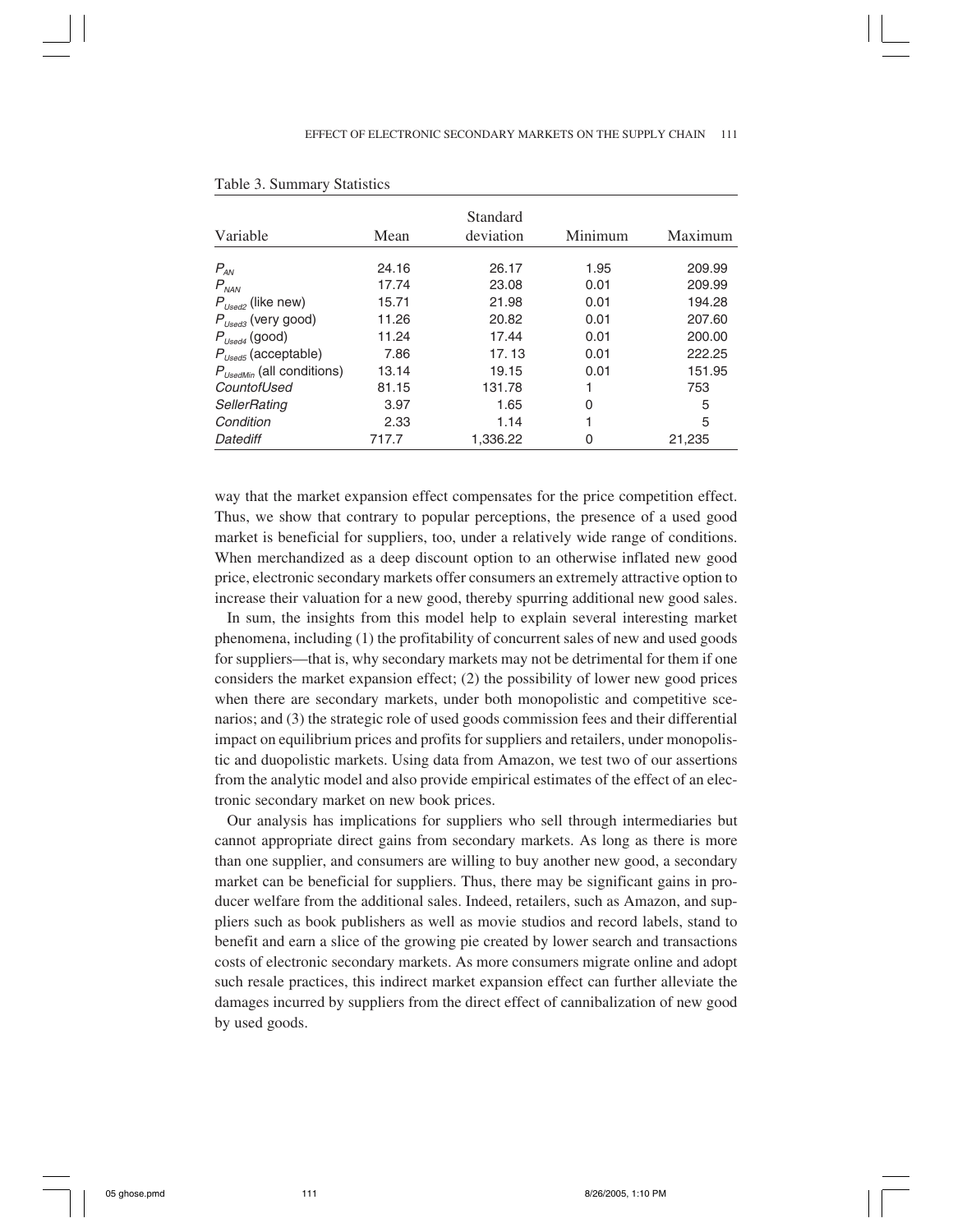Another implication from our model is that while deriving their optimal pricing strategies, suppliers need to keep in mind the effect of a positive holding utility that some consumers derive from keeping their used goods, instead of necessarily selling them. This is especially true in the case of music CDs or textbooks where consumers are likely to listen to a song or read the book repeatedly, compared to a fiction book or a DVD whose utility diminishes at a much faster rate. Ignoring this aspect of consumer behavior will erroneously drive up the price beyond the optimal value. Further, this caveat also holds true for a retailer deriving its optimal used good commission, because the extent to which a retailer benefits from establishing a secondary market is dependent on it. As pointed out earlier, the retailer's optimal used good commission is a function of the extent of quality degradation and the value that buyers derive from holding the used good through the course of its life. It is conceivable that these parameters vary among information goods, and the broader context of durable goods in general. So, careful consideration needs to be given by the retailer while fixing its commissions due to its strong effect on consumers' buying and selling patterns. From the supplier's perspective, the used good commission is critical due to its interdependency with new good commission.

One limitation of our model is that we do not consider more than two suppliers and that we do not consider an *n*-period model. However, our intuition is that the main effect of cross-product purchase affinity  $(\alpha)$  driving our results on prices and profits carry through with multiple suppliers or multiple periods. A preliminary analysis reveals that incorporating multiple suppliers or multiple resale periods only restricts the space of  $\alpha$  where the supplier benefits from used good markets. Another interesting extension would be to incorporate consumer heterogeneity in a second dimension, such as by introducing a distribution for the quality degradation parameter, *q*. In such a scenario, rather than all used good sellers selling goods at the same quality, *q*, there would be a distribution that characterizes the seller-specific degradation of the quality of the good. We hope that our study inspires more interest and paves the way for these future explorations.

#### **NOTES**

*Acknowledgments:* The authors are grateful to Uday Rajan for insightful feedback and Rob Kauffman for detailed suggestions. They thank Erik Brynjolfsson, Anthony Dukes, seminar participants at Carnegie Mellon University, and participants at the Marketing Science 2003 Conference, International Conference on Information Systems (ICIS) 2003, Workshop on Information Systems and Economics (WISE) 2004, and Hawaii International Conference on System Sciences (HICSS) 2005 for helpful comments. Finally, they thank the AE and two anonymous reviewers for their suggestions. This work was supported in part by a grant from the National Science Foundation (NSF IIS-0118767). All errors are the authors' responsibility.

<sup>1.</sup> The problem arises because durable goods sold in the future affect the future value of units sold today, and, in the absence of the ability to commit, the monopolist does not internalize this externality. Having sold a certain quantity, a firm still faces a residual demand for the good, consisting of those consumers who place a value on the good lower than the current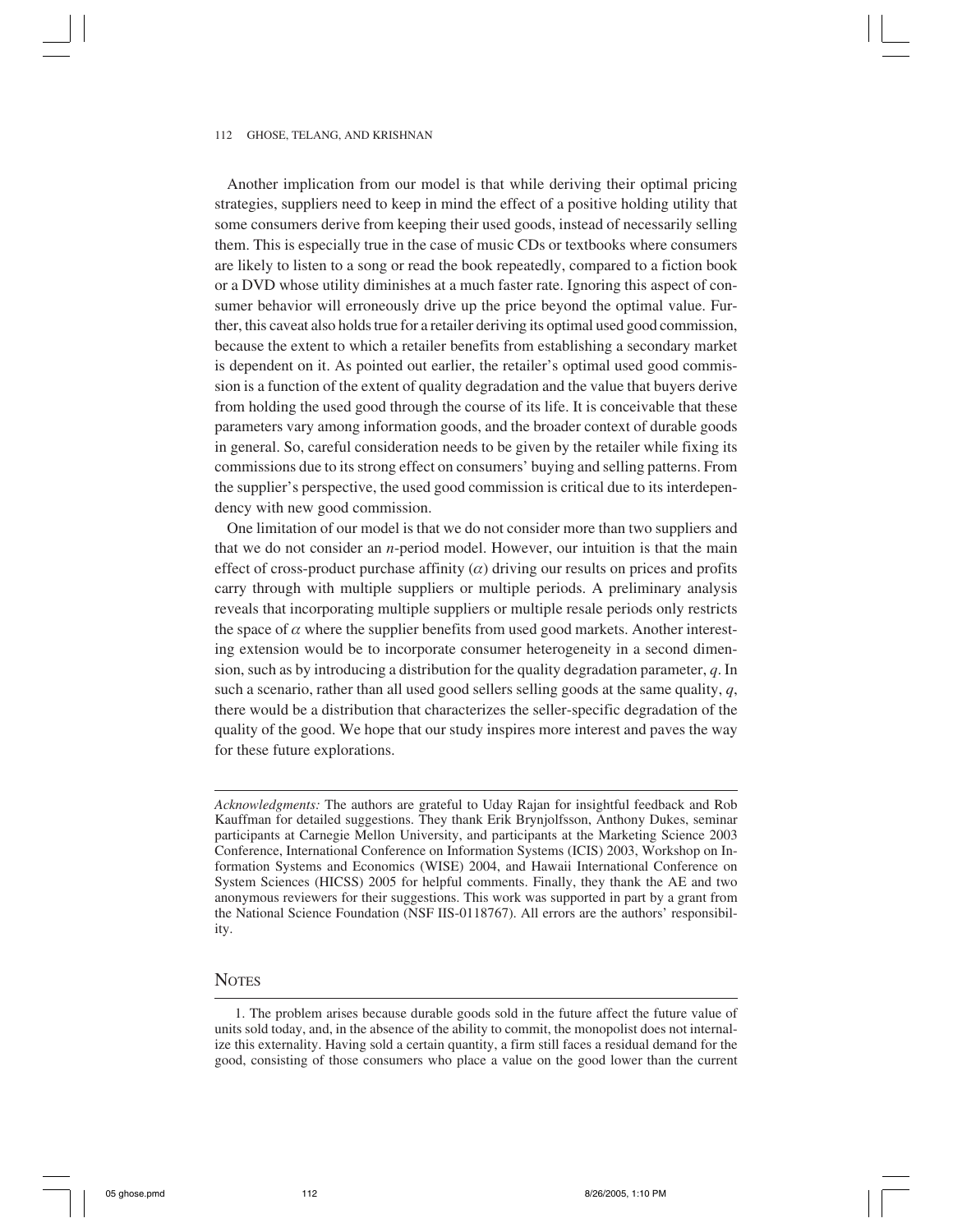market price. As a result, the firm has an incentive to lower its price to attract these customers. But rational consumers factor in future price reductions into their current willingness-to-pay.

2. We use the terms *secondary market* and *used good market* interchangeably in this paper.

3. We use the term *duopolistic* to denote the fact that there are two firms competing in the market, but only for a subset of the consumers who are willing to buy more than one good. Similarly, we will use the term *monopolistic* to denote the fact that neither firm faces any competition in its market.

4. In our model, the suppliers choose the new good price. In the traditional channel literature with a decentralized distribution structure, allowing the retailer to choose the price leads to the well-known double marginalization problem and results in an increase in new price by an amount proportional to the wholesale price [20]. Because the used prices are determined by market-clearing conditions, this leads to an increase in the used price as well. As a result, the qualitative nature of our results remain unchanged.

5. This eventually results in both suppliers selling in each market, which makes this case less attractive for us to analyze.

6. We do not consider the channel coordination issues as it is not the focus of this paper. There is a large literature on channel coordination mechanisms in marketing and operations for the supply chain or sale channel, using tools such as "return policies" or "buy-back policies." See for example, Cachon [7].

7. A comparison of the supplier profits reveals that for all  $\alpha$  < 0.33, suppliers are better off under a duopoly compared to a monopoly. However, since our main focus is on how used good markets affect supply-chain profitability, we do not analyze this case in detail.

8. This is similar to the approach taken by Desai and Purohit [9]. Unlike their model, where the manufacturer chooses optimal quantities, in our model, the suppliers choose optimal prices.

9. This implies that below this cutoff value of *h*, the suppliers would find it profitable not to have the *NH* segment. We derive this cutoff value of *h* in the Appendix and show that it is quite low for the whole range of used quality parameter *q*.

10. Note that prior research by Rust [19] has indicated that used good markets will cause new good prices to increase. In our model, if consumers are unwilling to pay suppliers for second-period utility (i.e., if *h* is equal to zero), then the new good price is  $p_n^* = (1 + q - k_q)/2$ , as shown in the Appendix. Hence, in our model as well, opening a used good market results in the new good price increasing from  $1/2$  to  $p_n^*$ , which is consistent with prior findings.

11. Proof of Proposition 3 has been omitted in the Appendix, because it is immediate.

12. With indirect appropriability, the seller can extract all the rents from a user by charging a higher price for the original because the total willingness-to-pay for the whole is higher.

13. We ran the same regression using dummy variables for capturing information on book types—that is, we used dummies for fiction books, nonfiction books, hardcovers, paperbacks, textbooks, best sellers, former best sellers, and computer books. These serve as control variables in addition to *Datediff*. Again, there was no qualitative change in the results.

#### **REFERENCES**

1. Anderson, S., and Ginsburgh, V. Price discrimination by second-hand markets. *European Economic Review, 38* <<issue and/or season>> (1994), 23–44.

3. Bakos, Y. Reducing buyer search costs: Implications for electronic marketplaces. *Management Science, 43,* 12 (1997), 1676–1692.

4. Benjamin, D., and Kormendi, R. The interrelationship between the markets for used and new durable goods. *Journal of Law and Economics,* <<volume / issue>> (October 1974), 381– 401.

5. Bond, E., and Samuelson, L. Durable good monopolies with rational expectations and replacement sales. *Rand Journal of Economics, 15,* 3 (1984) 336–345.

6. Bulow, J. Durable-goods monopolist. *Journal of Political Economy, 90,* 2 (1982), 314–322.

<sup>2.</sup> Aron, R., and Sundararajan, A. An economic analysis of electronic secondary markets: Installed base, technology, durability and firm profitability. *Decision Support Systems, 24* (December 1998), 3–16.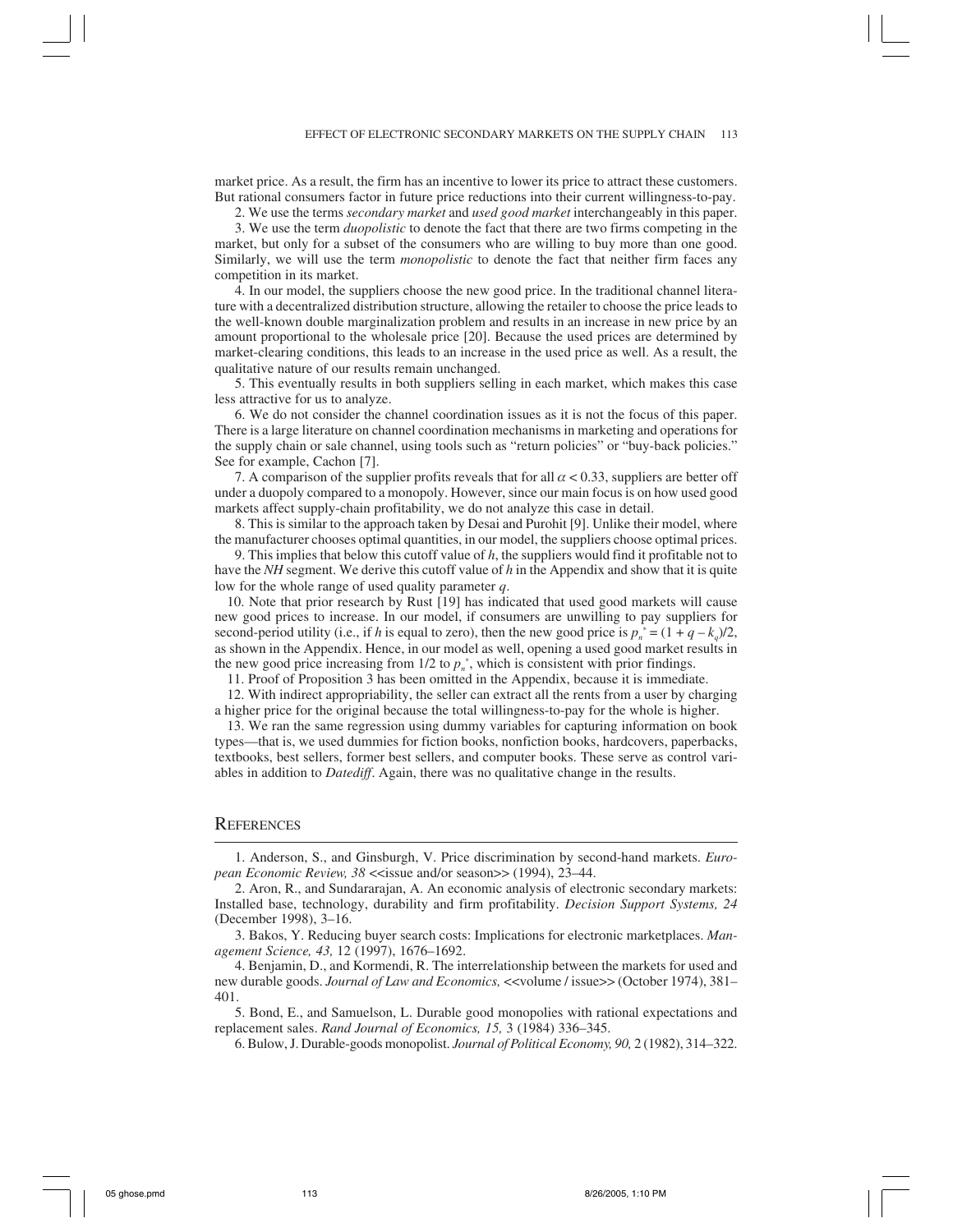7. Cachon, G. Supply chain coordination with contracts. In S. Graves and T. de Kok (eds.), *The Handbook of Operations Research and Management Science: Supply Chain Management*. Amsterdam: Kluwer, 2003, <<page range>>.

8. Coase, R. Durability and monopoly. *Journal of Law and Economics, 15* <<issue and/or season>> (1972), 143-149.

9. Desai, P., and Purohit, D. Leasing and selling: Optimal marketing strategies for a durable goods firm. *Management Science, 44,* 11 (1998), 19–34.

10. Genesove, D. Adverse selection in the wholesale used car market. *Journal of Political Economy, 101,* 4 (August 1993), 644–665.

11. Geoffrion, A., and Krishnan, R. Prospects for operations research in the e-business era. *Interfaces, 31,* 2 (2001), 6–36.

12. Ghose, A.; Smith, M.; and Telang, R. Internet exchanges for used books: Welfare implications and policy issues. Working Paper, New York University and Carnegie Mellon University, 2004.

13. Hendel, I., and Lizzeri, A. Interfering with secondary markets. *Rand Journal of Economics, 30,* 1 (Spring 1999), 1–20.

14. Kahn, C. The durable goods monopolist and consistency with increasing costs. *Econometrica, 54,* 2 (March 1986), 275–294.

15. Liebowitz, S. Durability, market structure and new-used goods models. *American Economic Review, 72,* 4 (1982), 816–824.

16. Miller, H. On killing off the market for used textbooks and the relationship between markets for new and secondhand goods. *Journal of Political Economy, 82,* 3 (1974), 612–619.

17. Porter, R.H., and Sattler, P. Patterns of trade in the market for used durables: Theory and evidence. National Bureau of Economic Research Working Paper 7149, Cambridge, MA, 1999.

18. Rosenthal, M. North American book market. <<organization / location>> (available at www.fonerbooks.com*,* accessed on April 10, 2005).<<web site states "hebrew translations on demand" -- where can specific page be found?>>

19. Rust, J. When is it optimal to kill off the market for used durable goods? *Econometrica, 54,* 1 (1986), 65–86.

20. Stern, L.; Ansari, E.; and Coughlan, A. *Marketing Channels,* 5th ed. Upper Saddle River, NJ: << publisher>>, 1988.

21. Takeyama, L. The welfare implications of unauthorized reproduction of intellectual property in the presence of externalities. *Journal of Industrial Economics, 62,* 6 (1994), 155–166.

22. Waldman, M. Eliminating the market for secondhand goods: An alternative explanation for leasing. *Journal of Law and Economics, 40,* 1 (1997), 61–92.

23. Waldman, M. Durable goods theory for real world markets. *Journal of Economics Perspectives, 17,* 1 (2003), 131–154.

24. Wingfield, N. The other eBay: Amazon is winning over small vendors. *Wall Street Journal* (July 22, 2002), B1.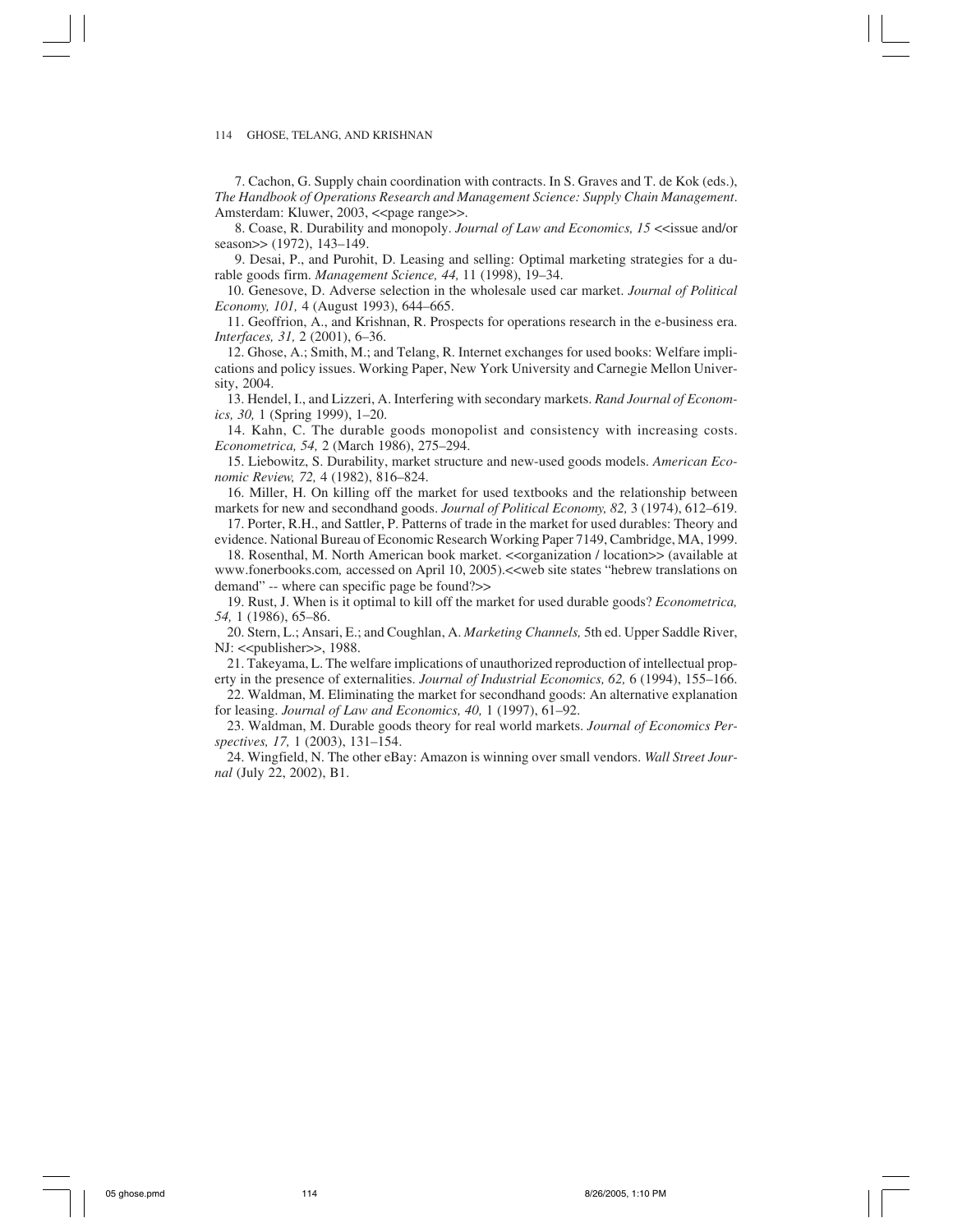# Appendix

# Proof of Lemma 1 (Monopoly Prices Without Used Goods)

WE SHOW AN UPPER LIMIT OF  $\alpha$  such that beyond that value, a supplier would no longer offer the monopoly price. Suppose one supplier, say  $S_A$  (selling good A), decides to deviate from its monopoly price  $P^N_{mn}$  to  $P_1$ , and get some type B users to buy good A. It is immediate to show the demand  $D_1^A$  for good A from type A consumers at  $P_1$  is  $1 - \theta_1^A = 1 - (P_1/(1 + h)).$ 

Due to the lower price charged by  $S_A$ , some consumers in a type B market will find it incentive compatible to buy good A, as long as it satisfies their individual-rationality constraints. Hence, the type B market splits into two segments, such that high  $\theta$ consumers buy their preferred good B, while remaining buyers purchase good A. Therefore, we have

$$
\theta_1^B (1+h) - P_{mn}^N \ge \alpha \theta_1^B (1+h) - P_1 \alpha \theta_2^B (1+h) - P_1 \ge 0,
$$
 (A1)

where  $\theta_1^B$  is the consumer indifferent between buying good B and good A, whereas  $\theta_2^{\ B}$  is the consumer indifferent between buying good A and not buying at all. From this, we have

$$
\theta_1^B = \frac{P_{mn}^N - P_1}{(1+h)(1-\alpha)}, \theta_2^B = \frac{P_1}{\alpha(1+h)}.
$$

Now all type B consumers between  $\theta_1^{\ B}$  and  $\theta_2^{\ B}$  buy from  $S_A$ . Hence, demand  $D_1^{\ B}$  for good A in a type B market at  $P_1$  is

$$
D_1^B = \theta_1^B - \theta_1^A = \frac{\alpha P_{mn}^N - P_1}{\alpha (1 - \alpha)(1 + h)}.
$$

Thus, the total demand for  $S_A$  is given by the demand from its own market and from a portion of its competitor's market. Therefore, total demand is  $D(P_1) = D_1^A + D_1^B$ . Hence, the profit is given by

$$
\Pi^{A}(S) = P_{1}(1 - k_{N}) \left[ \frac{1}{(1+h)} \left\{ \frac{\left( \alpha P_{mn}^{N} - P_{1} \right)}{\alpha (1 - \alpha)} - P_{1} \right\} + 1 \right].
$$
 (A2)

Optimizing Equation (A2) after substituting the monopoly price  $P<sup>N</sup>_{mn}$  gives us the optimal price  $P_1^* = (\alpha(3 - 2\alpha)(1 + h))/(4(1 + (1 - \alpha)\alpha))$ . Substituting  $P_1^*$  in Equation (A2), we get the optimal supplier profit:

$$
\Pi^{A}(S) = (1 - k_{N}) \frac{(3 - 2\alpha)^{2} \alpha (1 + h)}{16(1 - \alpha)^{2}}.
$$
 (A3)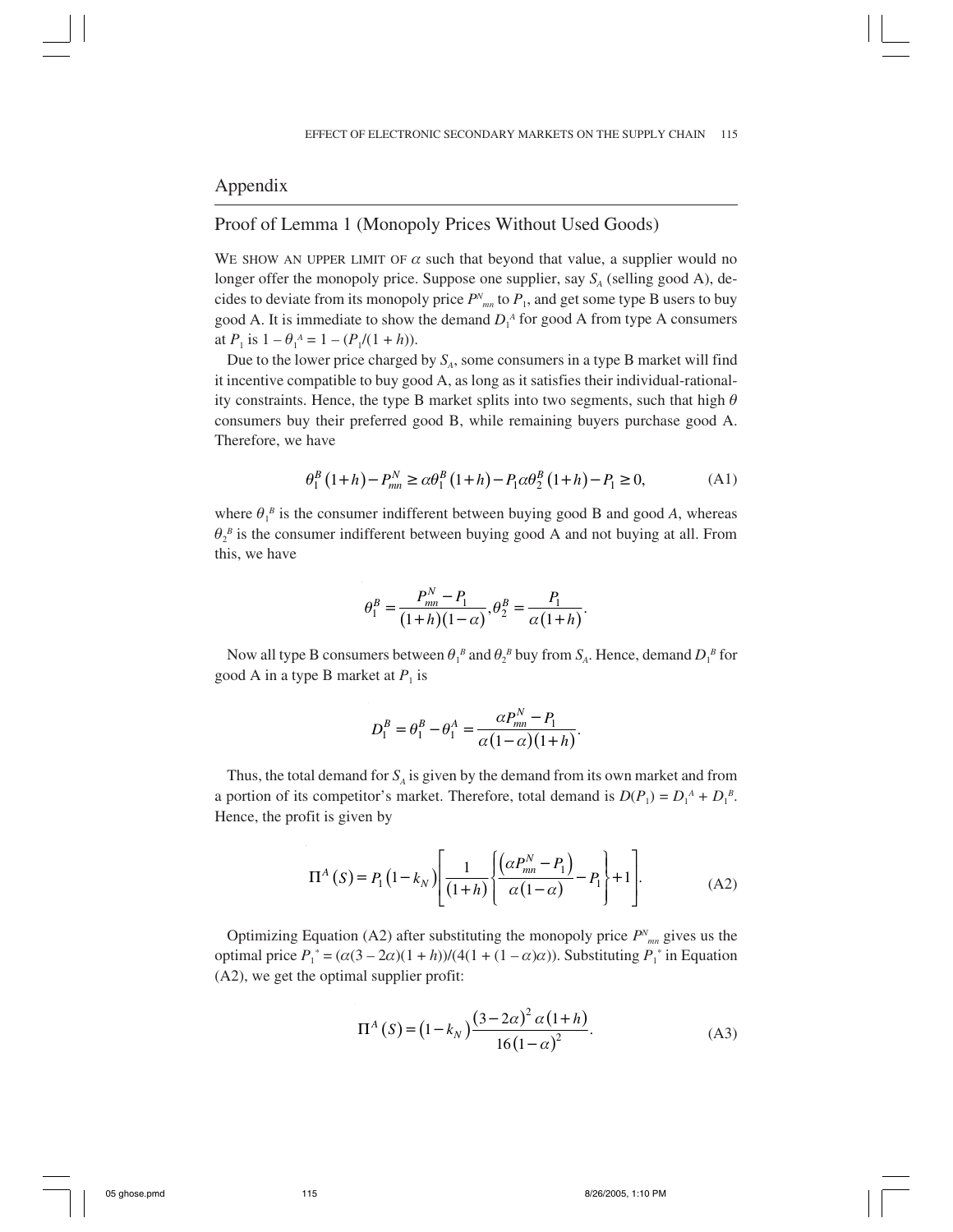Comparing this with monopoly profits given by Equation (1) and solving for  $\alpha$ provides the critical value of  $\alpha = 0.61$ , beyond which  $S_A$  finds it profitable to offer  $P_1^*$ . It is trivial to show that the deviated price  $P_1^* < P^N_{mn}$  as one would expect by construction.

## Proof of Lemma 2 (Duopoly Prices Without Used Goods)

Consider the equilibrium in which some consumers are willing to buy both goods. Suppose supplier  $S_A$  charges a price  $P^{N^A}_{d}$  and supplier  $S_B$  charges a price  $P^{N^B}_{d}$ . Consider  $S_A$ 's market. From the individual-rationality and the incentive-compatibility constraints, we get the consumer in  $S_A$ 's market who is indifferent between buying both good A and B, or only good A as

$$
\theta_1^A (1+h) - P_{dn}^{N^A} + \alpha \theta_1^A (1+h) - P_{dn}^{N^B} \ge \theta_1^A (1+h) - P_{dn}^{N^A}.
$$
 (A4)

Similarly, the consumer indifferent between buying good A and not buying at all is given by

$$
\theta_2^A (1+h) - P_{dn}^{N^A} \ge 0.
$$
 (A5)

From Equations (A4) and (A5), we have the following cutoffs:

$$
\theta_1^A = \frac{P_{dn}^{N^B}}{\alpha (1+h)}, \theta_2^A = \frac{P_{dn}^{N^A}}{1+h}.
$$

Now, total demand for  $S_A$  is given by  $D(P^{NA}_{dn}, P^{NB}_{dn}) = D_1^A$  (demand in its own market) +  $D_1^B$  (demand in  $S_B$ 's market). Hence, the profit for  $S_A$  is  $\Pi_A(S) = P^{N^A}{}_{dn}(1 \theta_2^A$  +  $P^{N^B}$ <sub>dn</sub>(1 –  $\theta_1^B$ ). From this, the profit-maximizing price  $P^{N^*}$ <sub>dn</sub> is  $(\alpha(1+h))/(1+\alpha)$ . Profit at this price is also  $\Pi_A(S) = (\alpha(1 + h))/(1 + \alpha)$ . By symmetry, the optimal price of  $S_B$  is also  $(\alpha(1 + h))/(1 + \alpha)$  and profit is equal to  $\Pi_B(S) = (\alpha(1 + h))/(1 + \alpha)$ .

## Proof of Proposition 1 (New Good Price and Supply-Chain Profits)

We have assumed that the holding utility *h* is high enough for the *NH* segment to exist. Recall that these are the consumers who buy a new good in period 1 and then hold onto the used good in period 2. We now proceed to derive the critical value of *h* below which the supplier will price the new good in a way such that the *NH* segment does not exist. In particular, for the *NH* segment to exist, it must be that the utility that the agent with  $\theta = 1$  obtains from buying the new good at time 1 and holding it at time 2 strictly exceeds the utility from buying the new good at time 1 and selling it at time 2. That is,

$$
1 - P_{mn}^U + h \ge 1 - P_{mn}^U + (1 - k_U) P_{ms}^U,
$$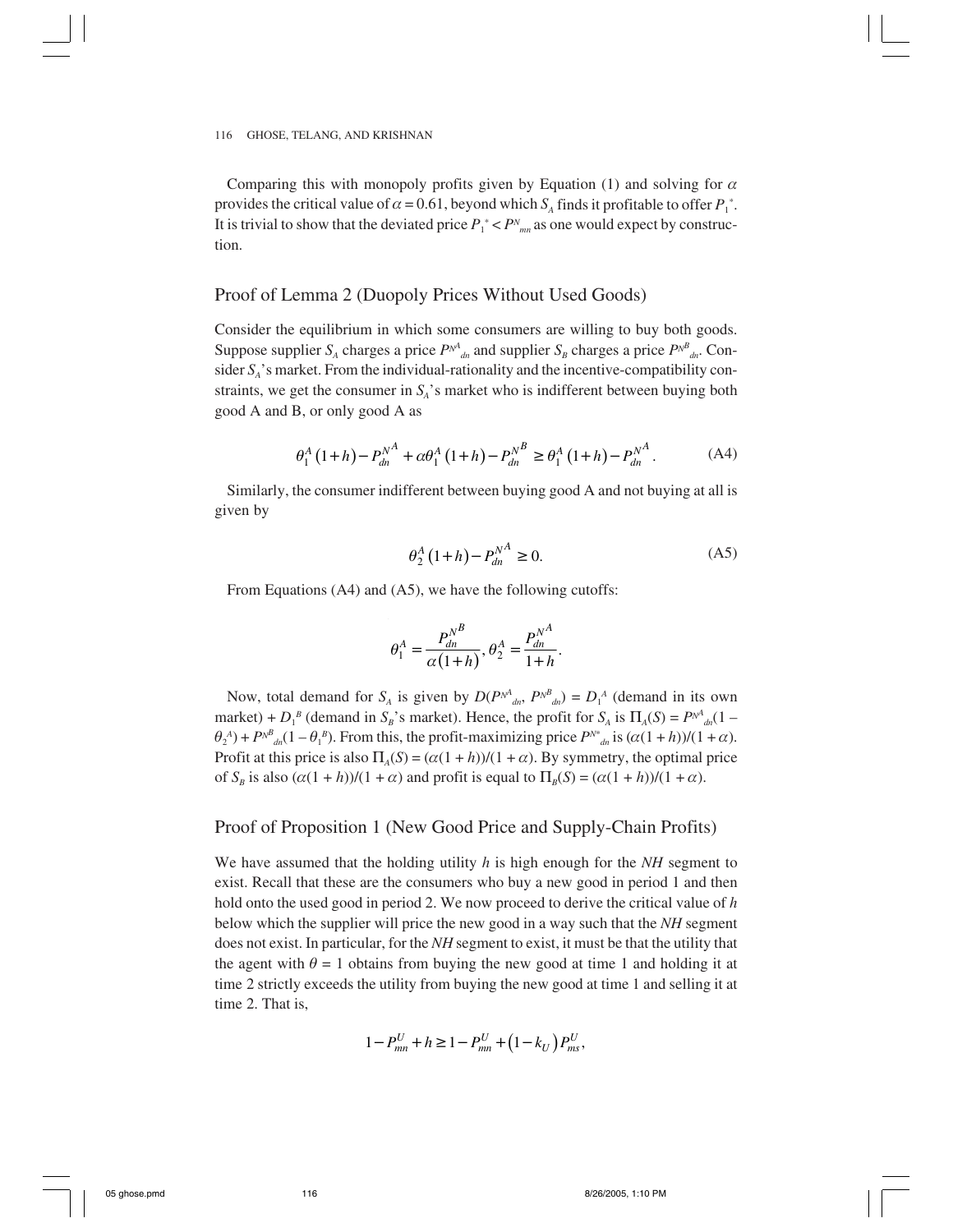or  $P^{U}_{ms} < h/(1 - k_U)$ . Otherwise, there is no *NH* segment. Suppose  $P^{U}_{ms} > h/(1 - k_U)$ . Then  $\theta$ 1 =  $(PU_{mn} - (2 - k_U)P U_{ms})/(1 - q)$  and  $\theta_2 = P U_{ms}/q$ . From the market-clearing condition, we find that

$$
P_{ms}^{U} = \frac{q(2P_{mn}^{U} - 1 + q)}{(1 + q(3 - 2k_{U}))}.
$$

Plugging this back in the supplier's profit equation and maximizing it with respect to the new good price, this gives the optimal new good price

$$
P_{mn}^U = \frac{\left(1+q-k_Uq\right)}{2}.
$$

This proves that in the absence of the *NH* segment—that is, when no consumer derives any positive utility from holding the used good—the new good price increases in the presence of the secondary market. From this, supplier profits turn out to be

$$
\frac{(1-k_N)(1+(1-k_U)q)^2}{4+4(3-2k_U)q}.
$$

Comparing this with the supplier profits when there is an *NH* segment, we find that the critical value of *h* is given by  $(q^2(2 + k_U^2 - 3k_U))/(2 + 4q - 3k_Uq)$ . For any value of *h* above this, the supplier will find it profitable for the *NH* segment to exist. A numerical analysis reveals that for  $k_U = 0.15$  and  $q \in (0, 1)$ , the critical value of *h* ranges from (0.01, 0.25). Thus, for a wide region in the parameter space, it is optimal for the supplier to price the new good in a way that ensures the existence of the *NH* segment.

1. Comparing the prices of the new good with and without used good markets, we find that prices in the absence of used goods markets Π*<sup>N</sup> mn*(*S*) will be higher than that with used goods markets  $\Pi_{mn}^U(S)$  if and only if

$$
\frac{(q-h)\big((1-k_U)q-h\big)}{2\big(h+q-k_Uq\big)} > 0.
$$

Recall that  $(1 - k_U)q > h$ . Hence, this expression is positive.

2. Comparing the profits of the supplier with and without used good markets, we find that profits in the absence of used goods markets  $\Pi_m(N)$  will be higher than those with used goods markets  $P_m^{\ U}(S)$  if and only if

$$
\frac{(1-k_N)(q-h)((1-k_U)q-h)}{4(h+q-k_Uq)} > 0.
$$

Since  $(1 - k_U)q > h$ , this expression is positive.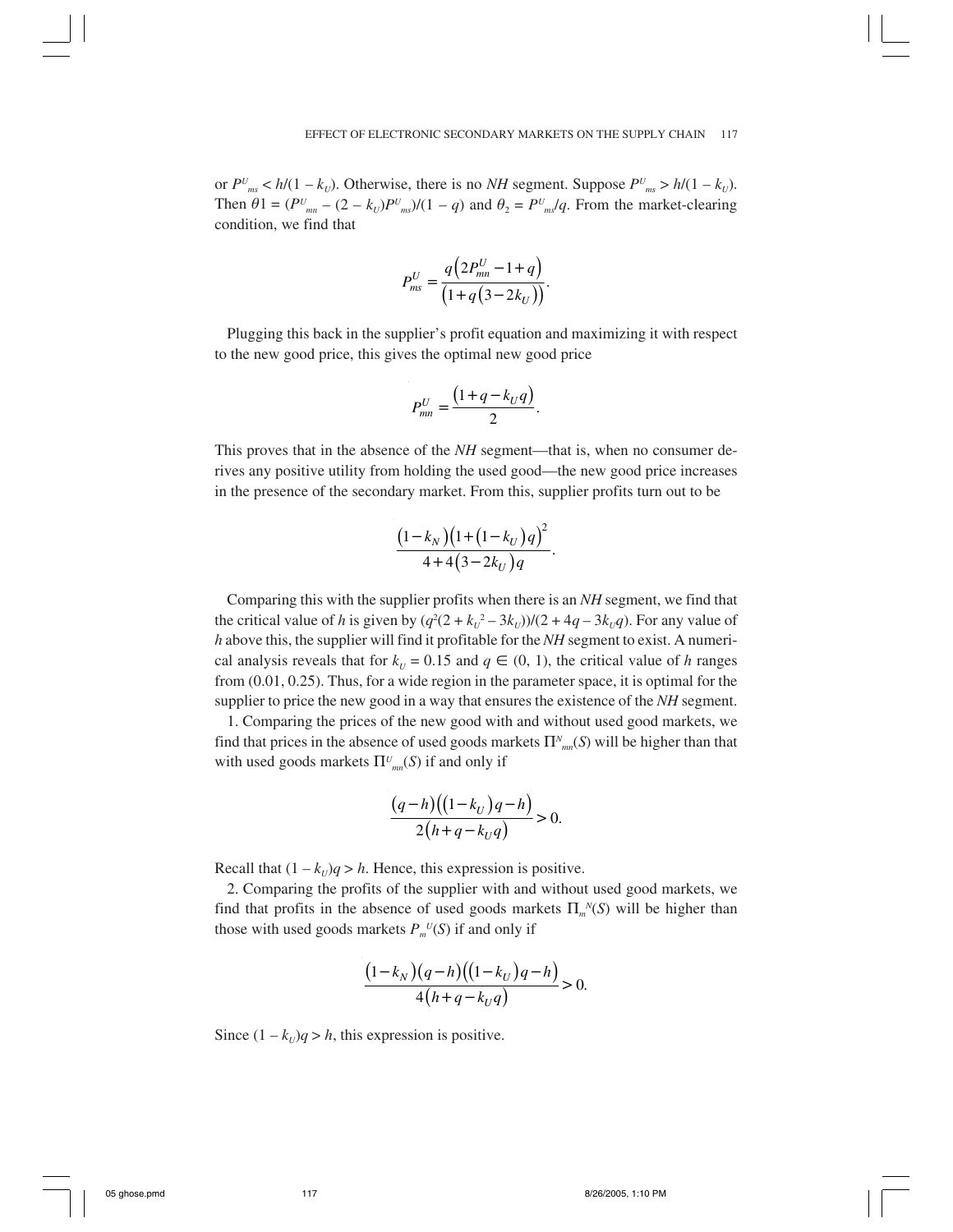Comparing the profits of the retailer with and without used good markets, we find that profits in the presence of used good markets  $\Pi_{m}^{U}(R)$  will be higher than those without used goods markets  $\Pi_m^N(R)$  if and only if

$$
\frac{((1-k_U)q-h)((2-k_N)hk_Uq-h^2k_N-(1-k_U)k_Nq)}{4(h+q-k_Uq)^2}
$$

is positive. Since  $(1 - k_U)q > h$ , this implies that the first term in the previous expression is positive. Solving for the value of  $k<sub>U</sub>$ , which makes the second term positive also, it is easy to show that this critical value is given by  $k_U \ge (k_N(q^2 - h^2))/(q((2$  $k_N$ ) $h + k_Nq$ )).

# Proof of Proposition 2 (Effect of Used Good Commission on Prices)

Recall Equations (2) and (4), which give the new good prices set by the supplier and optimal supplier profits. With some algebraic simplification, it can be shown that the first-order derivatives and their corresponding signs reduce to the following expression.

$$
\frac{dP_{ms}^U}{dk_U} = \frac{hq^2}{(h+q-k_Uq)^2} > 0 \frac{dP_{mn}^U}{dk_U} = hq\left(q-h\right)\left(h+q-k_Uq\right)^2 > 0.
$$

## Proof of Proposition 4 (Competitive New Good Price)

First, we outline all possible strategies. Apart from the four strategies stated in the Proposition 4, consumers could adopt the following two strategies: *NSU* and *IN*. We show that both strategies are dominated by others. (1) Utility from following an *NSU* strategy  $U^{NSU} = \theta(1 + \alpha h) - P^U_{\alpha n} - P^U_{\alpha s} + (1 - k_U)P^U_{\alpha s}$ . (2) Utility from following an *IN* strategy  $U^N = \theta(1 + h) - P^U_{dn}$ .

Comparing *NH* and *NSU*, we find that  $U^{NH} - U^{NSU} = \theta(h - \alpha h) + k_U P^U_{ds} > 0$ . Hence,  $NSU \leq NH$ . Also, utility from  $IN = \theta(1 + h) - P_{dn}^U$ , which is the same as that from *NH*. Since buying a particular new good in either period gives the consumer the same utility, it is reasonable to assume that consumers prefer buying it in the first period rather than the second period. This is like a tie-breaking rule. Hence, all consumers prefer *NH* to *IN*. This leads to the four possible strategies as stated in Proposition 4. From the demand–supply clearance condition for used goods, we get

$$
P_{ds}^{U_1} - \frac{-1 + \frac{P_{dn}^{U_1}}{1 + h - q} + \frac{P_{dn}^{U_2}}{\alpha - h(1 - \alpha)}}{1 + h - q + \frac{1}{q} + \frac{1 - k_U}{\alpha - h(1 - \alpha)}} = 0.
$$
 (A6)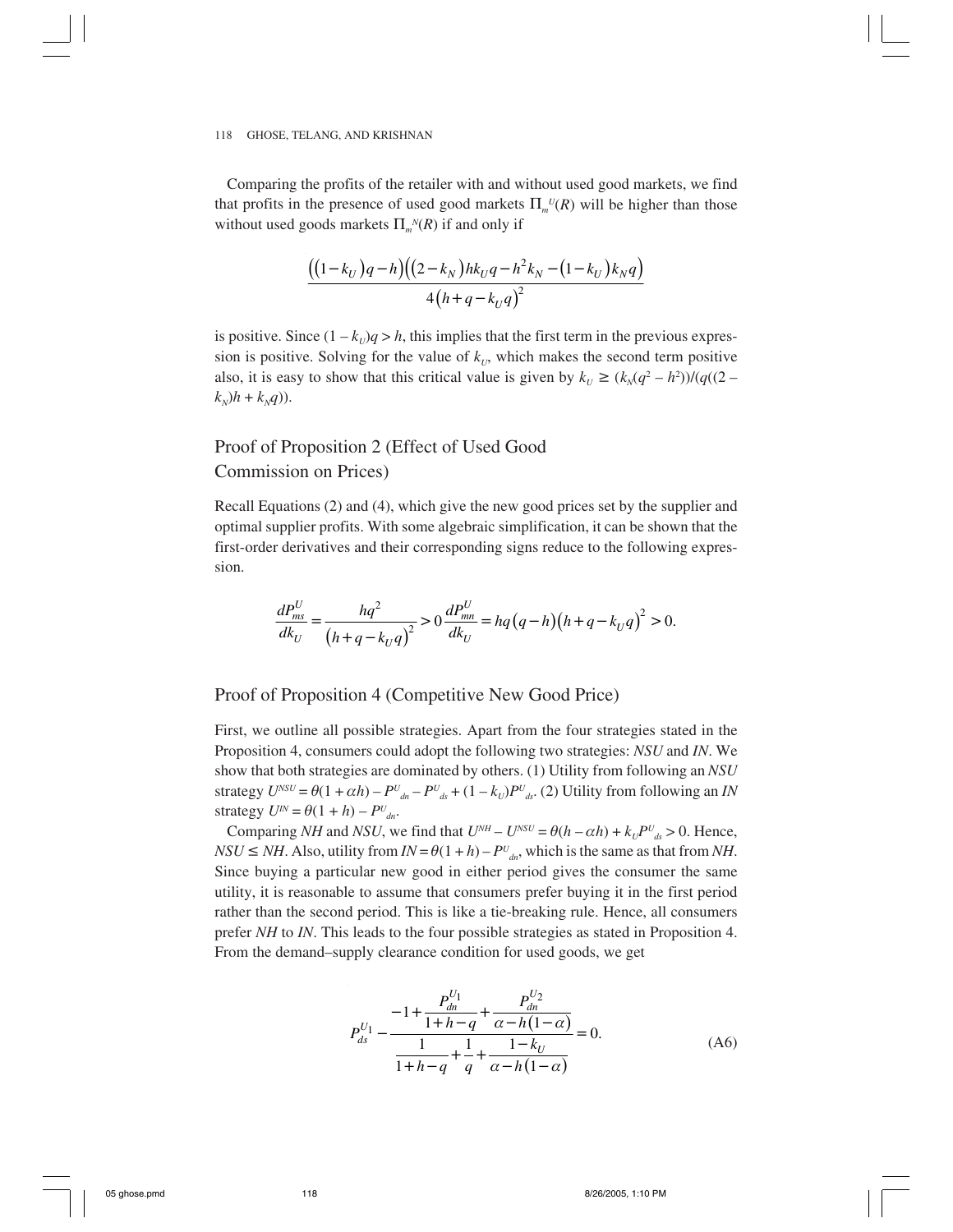Similarly, we get  $P^{U_2}{}_{ds}(P^{U_2}{}_{dn}, P^{U_1}{}_{dn})$ . Plugging these back into the suppliers' profit Equation (6) and maximizing it w.r.t. price  $P^{U_1}$ <sub>dn</sub>, we get the reaction function

$$
P_{dn}^{U_1}\left(P_{dn}^{U_2}\right) = \frac{1}{2}\left(2 + 2h - q + \frac{\left(k_U\left(1 + h - P_{dn}^{U_2}\right) + 2\left(P_{dn}^{U_2}\right)\right)q - 2\left(1 + h\right)^2}{1 + q\left(1 - k_U\right) + \alpha\left(1 + h\right)}\right).
$$

Similarly, we get the reaction function for the other supplier  $P^{U_2}{}_{dn}(P^{U_1}{}_{d}P)$ . Solving these two reaction functions simultaneously gives us the optimal new good price  $P^{U^*}_{d,n}$ , given by Equation (7). From this and Equation (A6), we get the optimal used price:

$$
P_{ds}^{U^*} =
$$
\n
$$
\frac{q^2 \left( (1 - k_U)(1 - q)^2 - \alpha^2 + h^2 \left( (2 - \alpha)\alpha + k_U - 2 \right) - 2h \left( (1 - k_U)(1 - q) - \alpha + \alpha^2 \right) \right)}{\left( q (1 - k_U)(1 - q) - h^2 (1 - \alpha) + \alpha + h \left( 2\alpha - 1 + k_U (1 - q) \right) \left( k_U q - 2 \left( 1 + \alpha + h\alpha \right) \right) \right)}.
$$

The supplier's optimal profit is given by

$$
\frac{\Pi_{d}^{U}(S) = (1 - k_{N})(1 + q(1 - k_{U}) + (1 + h)\alpha)(2h^{2}(1 - \alpha) - 2\alpha + q(k_{U}(1 - q) + \alpha + q - 1) + h(2 - 4\alpha + q(-2 + k_{U} + \alpha)))^{2}}{(q(1 - k_{U})(1 - q) - h^{2}(1 - \alpha) + \alpha + h(2\alpha - 1 + k_{U}(1 - q))(k_{U}q - 2(1 + \alpha + h\alpha)))}.
$$

(ii) With some algebraic simplification, it can be shown that the corresponding signs of the first-order derivatives are as follows.

$$
\frac{dP_{dn}^{U^*}}{dk_U} = \frac{q(-2 - 2h^2 - h(4 - q(2 + \alpha)) + q(3 - q + \alpha))}{(2(1 + \alpha + h\alpha) - k_Uq)^2}
$$
\n(i)\n
$$
= \frac{q(-2 + (q - h)(1 - q) - 2h^2 - h(1 - q))}{(2(1 + \alpha + h\alpha) - k_Uq)^2}.
$$

This is negative, because  $h < q < 1$ .

(ii) 
$$
\frac{dP_{dn}^{U^*}}{d\alpha} = \frac{(1+h)\Big(4(1+h)(1+h-q)+(2-k_U)q^2\Big)}{\Big(2+2\alpha+(1+h)-k_Uq\Big)^2}.
$$

This is positive, because  $(1 + h - q) > 0$ .

(iii) The derivative of  $P^{U^*}_{d}$  with respect to  $P^{U^*}_{d}$  is derived using the implicit function theorem as follows. Let the left-hand side of Equation (A6) be denoted as *F*. Then, we have